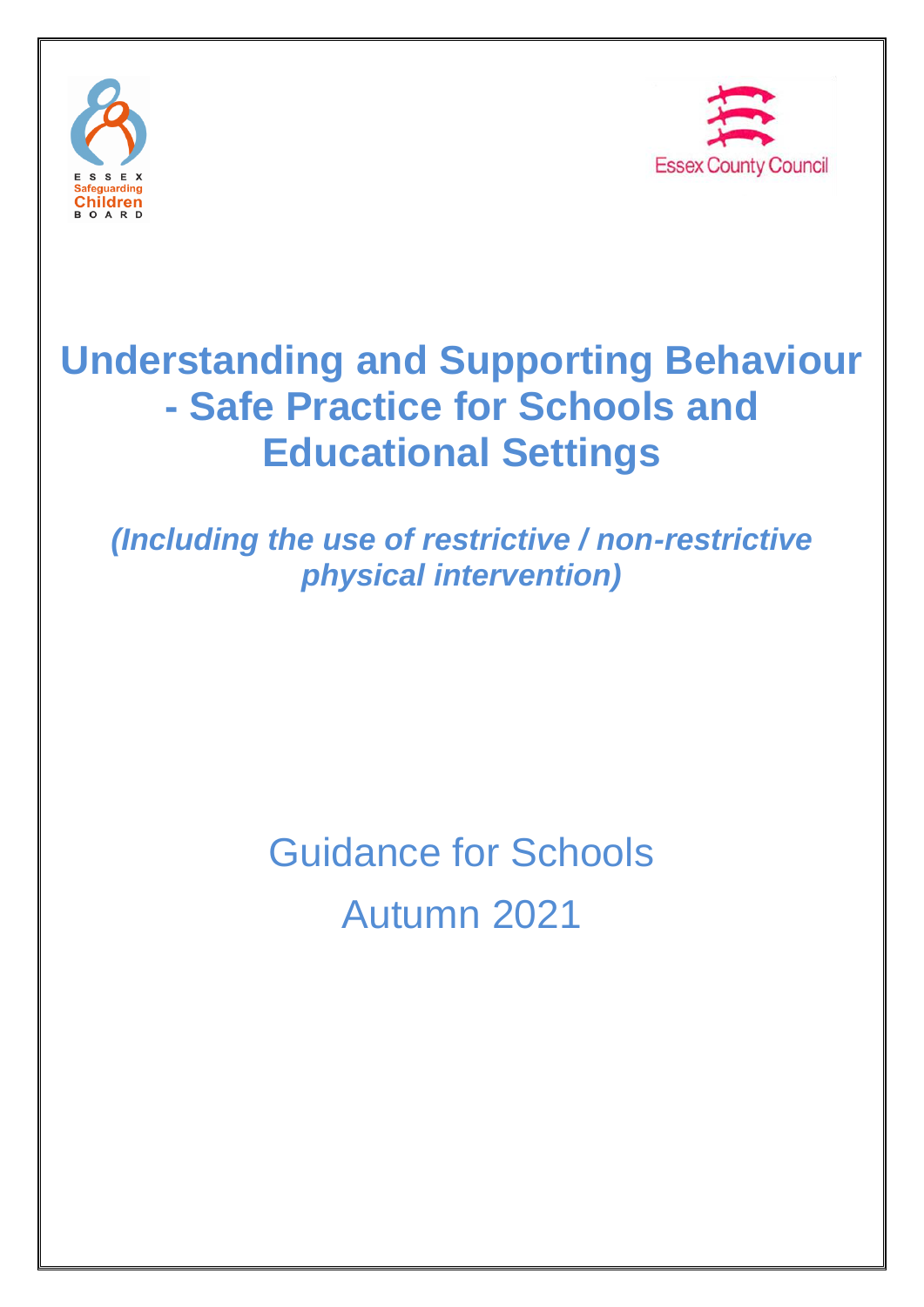# **Contents**

|                                                                                                   | Page           |
|---------------------------------------------------------------------------------------------------|----------------|
| Introduction - a whole school approach                                                            | 3              |
| The importance of relationships in supporting wellbeing and mental health                         | 4              |
| Difficult and harmful behaviour                                                                   | 4              |
| Responding to difficult behaviour                                                                 | 5              |
| Responding to harmful behaviour                                                                   | 5              |
| Use of consequences                                                                               | 6              |
| Reflect, repair, restore                                                                          | $\overline{7}$ |
| Use of physical contact                                                                           | 8              |
| The searching of children and young people                                                        | 9              |
| Use of reasonable force and restrictive physical intervention (restraint)                         | 10             |
| Withdrawal, isolation and seclusion                                                               | 13             |
| Managing allegations against members of staff / volunteers                                        | 14             |
| Reporting and investigation of accidents and incidents                                            | 14             |
| Communication to parents / carers                                                                 | 15             |
| Further guidance                                                                                  | 15             |
| Acknowledgements                                                                                  | 15             |
| Appendices:                                                                                       |                |
| <b>Appendix <math>A -</math> Template for recording incidents</b>                                 | 16             |
| Appendix B - Template for personalised stress management and adult response planning              | 17             |
| <b>Appendix C</b> $-$ Explanation of the stress domains                                           | 21             |
| Appendix D - Template for recording incidents needing restraint                                   | 23             |
| <b>Appendix <math>E -</math></b> Template letter to inform parents of an incident                 | 26             |
| <b>Appendix <math>F</math></b> – levels of reporting and recording difficult or harmful behaviour | 27             |

#### **2 |** P a g e

*Copyright © Essex County Council 2021*

*No part of this publication may be reproduced, stored in a retrieval system of any nature, downloaded, transmitted or distributed in any form or by any means including photocopying and recording, without the prior written permission of Essex County Council, the copyright owner*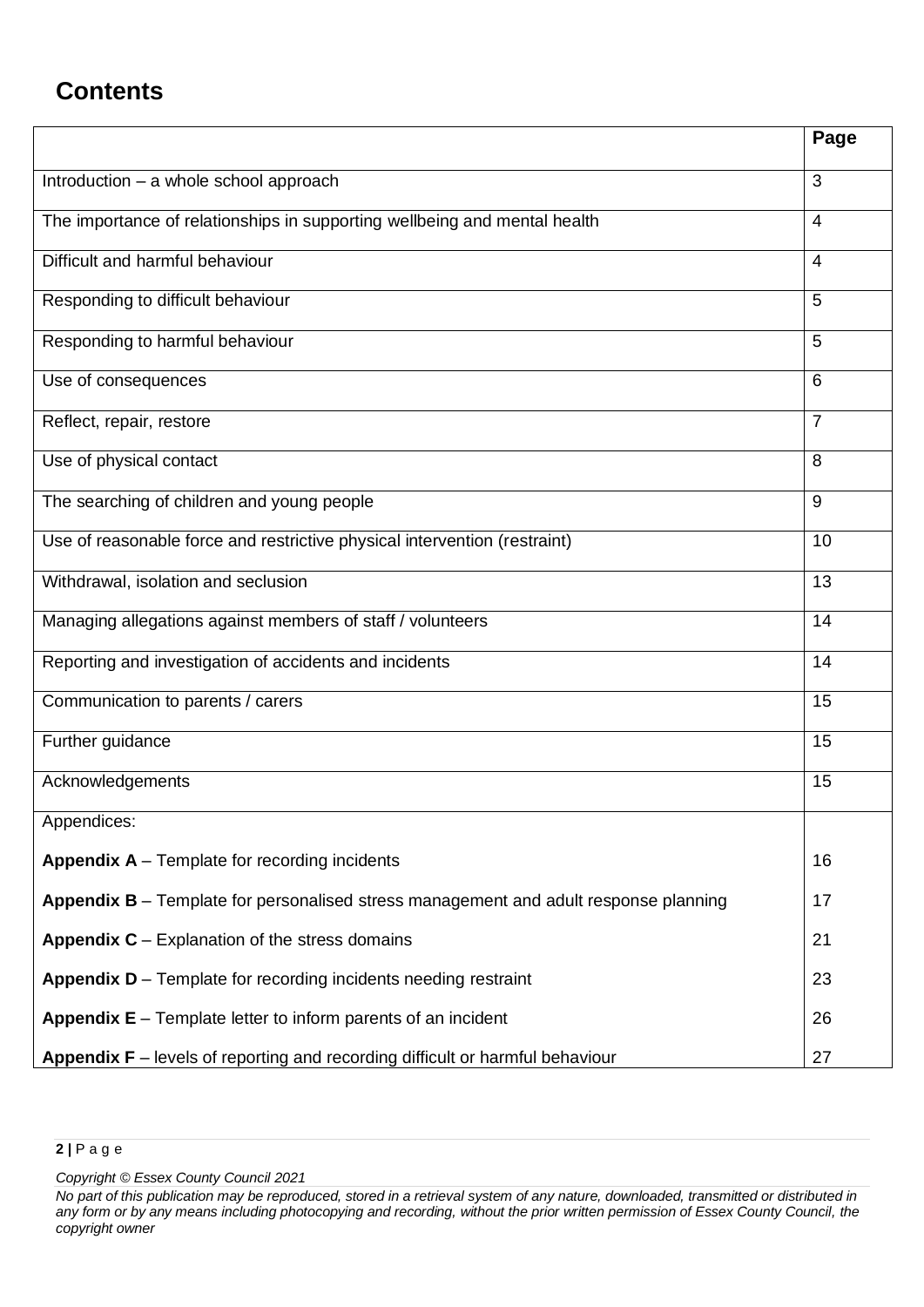## **Introduction – a whole school approach**

There is much in educational literature on the essential best practice requirement for a whole school approach when promoting healthy emotional wellbeing and positive behaviour. Positive behaviour in schools / settings is key to academic achievement, and inseparable from safeguarding, the wellbeing of children and young people / staff and all other aspects of learning. School senior leaders should be active in promoting a positive approach to this and there should be a shared ethos for the school, which emphasises care, respect and responsibility. The cornerstone of such an approach is that it is owned and lived by the whole school community, including staff, children and young people, parents and the school governors.

The Department for Education (DfE) requires every school to have a Behaviour Policy. This should set out a school's approach to behaviour for all children and for those with more difficult or harmful behaviour. It should be clear, well-understood by all children and young people, staff and parents and consistently applied. It should also be transparent about the school's use of day-to-day physical contact with children and young people and should set out very clearly its procedures and supportive and helpful strategies in respect of behaviour management. It should include when a school may use restrictive and non-restrictive physical intervention as a response to difficult and harmful behaviour, how this is recorded and how it will be communicated to parents. The policy must comply with the Equality Act 2010 (schools must ensure their policies and practices do not discriminate against any children and young people by unfairly increasing the risk of exclusion for them).

Settings should always consider behaviour (and responses to it) in the context of keeping children safe. Keeping Children Safe in Education (DfE, 2021) states that safeguarding and promoting the welfare of children is everyone's responsibility. It states that

"*everyone who comes into contact with children and their families has a role to play. In order to fulfil this responsibility effectively, all professionals should make sure their approach is child centred. This means that they should consider, at all times, what is in the best interests of the child*".

The document 'Positive Environments in which Children can Flourish' (Ofsted, 2018) sets out that staff should work 'positively and confidently' with children and find the least intrusive way possible to support, empower and them safe. It cites good practice as:

- building relationships of trust and understanding
- understanding triggers and finding solutions
- if incidents do occur, defusing the situation and/or distracting the child wherever possible.

Governors / Boards must make, and periodically review, a written statement of principles to help Headteachers and leaders determine the measures that make up the school's behaviour policy. There must be consultation with the Headteacher, other appropriate members of staff, parents and all registered children and young people before making or changing this 'statement of principles' – this supports the expectation that approaches to behaviour are owned by the whole school community.

A whole-school approach to the promotion of positive behaviour and emotional wellbeing enables staff to support each other and involves them in open discussions about behaviour and safeguarding, without individuals feeling their classroom management skills are being questioned.

#### **3 |** P a g e

*No part of this publication may be reproduced, stored in a retrieval system of any nature, downloaded, transmitted or distributed in any form or by any means including photocopying and recording, without the prior written permission of Essex County Council, the copyright owner*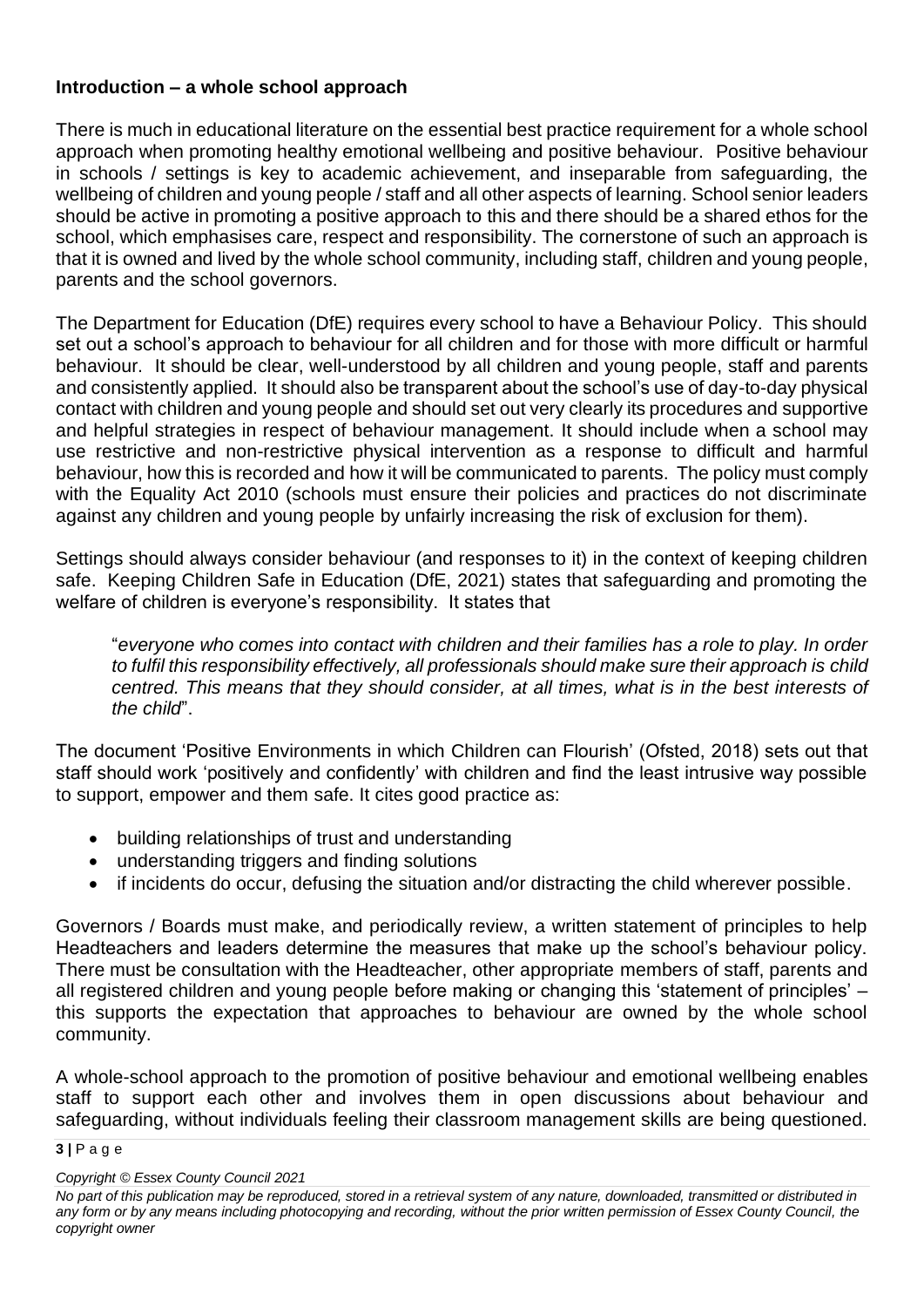Because staff support has been identified as one of the major factors in coping effectively with difficult and harmful behaviour, best practice is where they receive appropriate training which is regularly updated. Staff should be supported and empowered through training that supports understanding and identifies interventions to respond appropriately. When this happens effectively it should reduce the number of significant incidents in future.

## **The importance of relationships in supporting wellbeing and mental health**

Schools need to be mindful of the impact of any practice or policy that they adopt on the wellbeing and mental health of their children and young people and staff. Good emotional wellbeing and mental health begins within childhood and naturally schools have an integral part to play in this because of the amount of time children and young people spend in school.

It is paramount that schools provide environments which are relationally enriched, safe, predictable, and nurturing. Adults in schools must be good role models; in their interactions with children and young people they need to be attentive, respectful, honest, and caring.

Essex has worked with schools and settings to develop a universal training offer called Trauma Perceptive Practice (TPP) to support understanding behaviour and emotional wellbeing. This has been put together from current research and evidence based practice.

It is being offered to all schools and settings in Essex, by a combination of local authority staff working alongside staff from a range of Essex educational settings who have been trained.

Incorporating Trauma Perceptive Practice will help schools and settings to support children and young people whose emotional wellbeing needs manifest themselves in behaviour. It can be extremely helpful to consider behaviour as a form of communication and therefore understanding it.

- what has happened/ is happening to the child?"
- what is being communicated?
- seeing behaviour as ways of coping- adaptive automatic responses (and therefore resulting from a stressor)

## **Difficult and harmful behaviour**

When examining and talking about anti-social behaviour, it is useful to separate it into two types: *difficult* behaviour and *harmful behaviour* (sometimes referred to as '*dangerous behaviour*').

**Difficult behaviour**, in the school context, encompasses behaviour that has duration, frequency, intensity or persistence and is beyond the typical range for the school. It generally:

- interferes with the child or young person's own and / or other children and young people' learning; disrupts the day to day functioning of the school, making it a less safe and orderly environment
- is less likely to be responsive to the usual range of interventions identified within the school behaviour policy.

#### **4 |** P a g e

*No part of this publication may be reproduced, stored in a retrieval system of any nature, downloaded, transmitted or distributed in any form or by any means including photocopying and recording, without the prior written permission of Essex County Council, the copyright owner*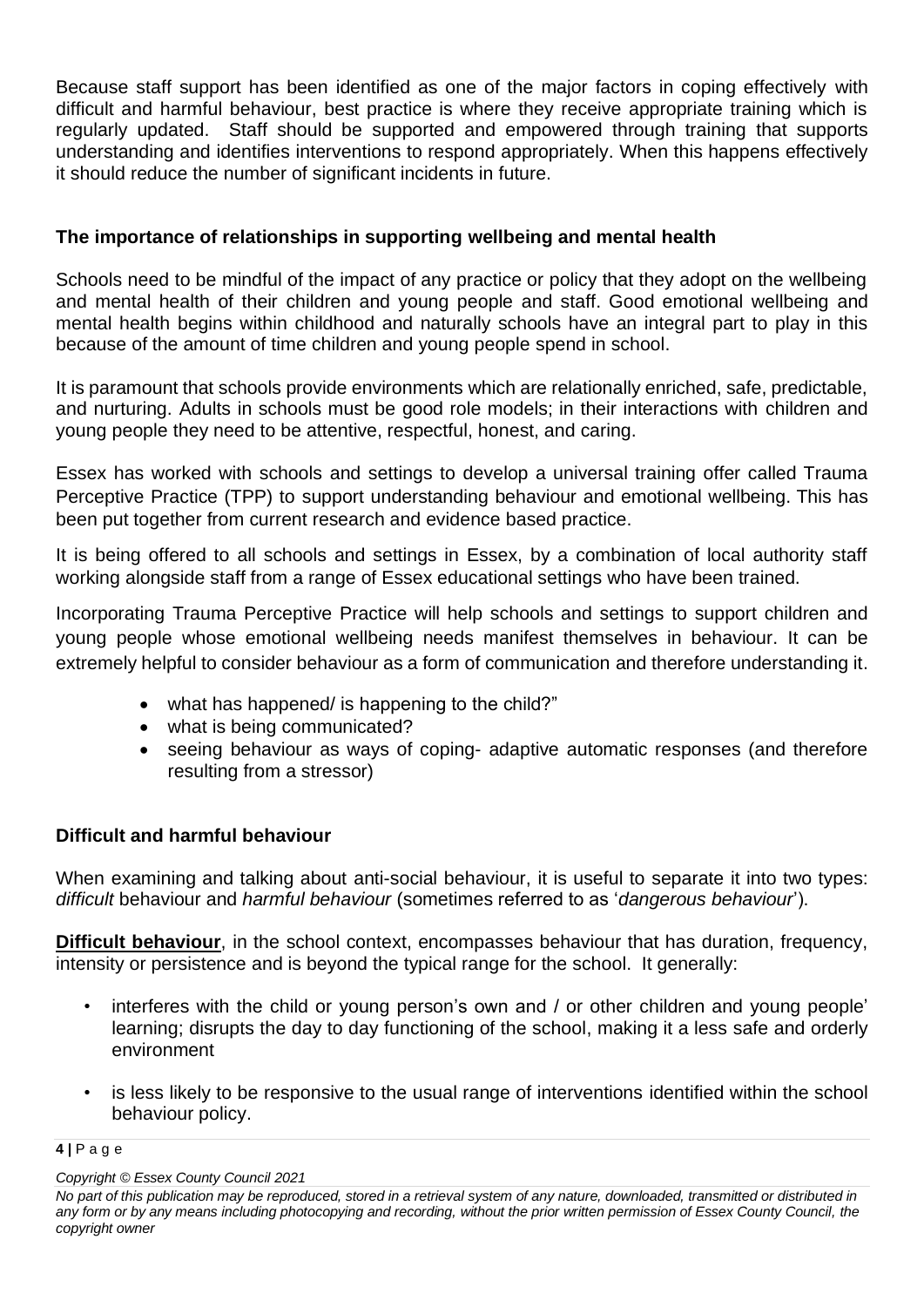It should be recognised that difficult behaviour may also include withdrawn behaviour, including any reluctance to respond or engage in learning or socialising.

**Harmful behaviour** in the school context encompasses behaviour that is generally:

- physically aggressive towards adults or other children and young people (including pushing, punching, kicking, biting, scratching, spitting, head-butting)
- verbally abusive (and may include racist/homophobic/sexist abuse)
- destructive, including destruction of property and the environment
- self-harming, including head banging, scratching, hitting, kicking, biting and poking
- striking another adult / child or young person with an object.

## **Responding to difficult behaviour**

Evidence suggests that children and young people will do better where they have strong relationships with staff. It is these staff who will be able to support them at the times of most difficulty. Therefore, developing good relationships with all children and young people is a vital precursor to managing behaviour and supporting emotional wellbeing. Positive relationships are also a reliable strong protective factor in helping children and young people to become resilient.

It is important to remember that some behaviour, which may be deemed 'difficult', may be characteristic of a particular need and particularly prevalent in children and young people with learning disabilities or who are neurodiverse such as those on the autism spectrum. These could include rocking, repetitive vocalisations, ritualistic hand movements and self-stimulation (un-social behaviour). For these children and young people, it will be necessary to adopt a proactive approach to supporting them with these behaviours and to raise awareness of the behaviour with other staff and explain why it is happening. This should be done using the [One Plan](https://schools-secure.essex.gov.uk/pupils/sen/The%20One%20Plan%20Environment/Pages/The%20One%20Plan%20Environment.aspx) (assess, plan, do and review) framework and accessing external support if appropriate.

The Behaviour Policy should be a sufficient framework to manage behaviour for the majority of children and young people especially when it values the importance of relationships. However, there are some children and young people who have needs that require a more personalised approach. Schools should seek to understand any difficult behaviour and respond to it with, respect, calmness, and logical consistency.

## **Responding to harmful behaviour**

Most children and young people do not become dysregulated to a level where they compromise themselves and or others through harmful behaviour. When such incidents occur, they are deemed serious and can cause a great deal of stress for those involved. Best practice expects that careful and purposeful 'one planning' will have been used to mitigate against such harmful behaviour. This will ensure that effective 'Adult Response Plans' are in place for those children requiring them. The

**<sup>5</sup> |** P a g e

*Copyright © Essex County Council 2021*

*No part of this publication may be reproduced, stored in a retrieval system of any nature, downloaded, transmitted or distributed in any form or by any means including photocopying and recording, without the prior written permission of Essex County Council, the copyright owner*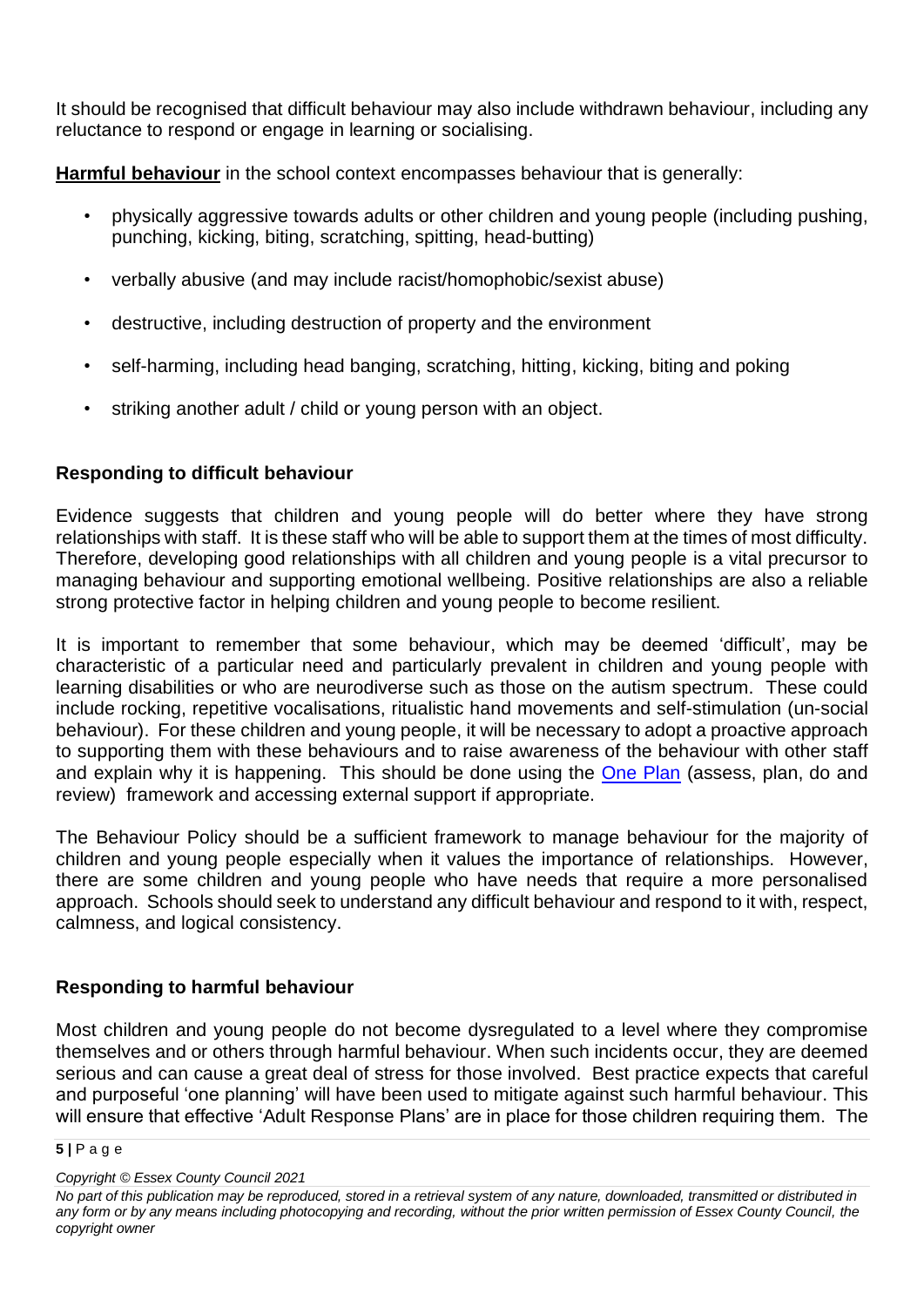key to the success of any plan is that it is fully discussed, understood and implemented consistently by all staff, children and young people and parents / carers.

The school Behaviour Policy should set out systems to respond to harmful behaviour. This may include when staff should call for assistance and other supportive and helpful responses, such as those detailed below.

When faced with potentially harmful behaviour, a prepared adult response, using a 'script', may prove useful to support the child or young person. The child or young person always needs to be spoken to calmly and respectfully. Below are some recommended examples of phrases that can be used in a script. For example;

*I can see there's something wrong (acknowledge their right to their feelings)*

*I'm here to help and listen. Tell me what happened*

*You are safe – I care about you – I am here to keep you safe*

*I'm here to help (tell them why you are here)*

*Talk and I'll listen (it may be possible for staff to find out how the situation has developed, or how it may be resolved)*

*Come with me and we can……. (giving the child or young person an 'out' to withdraw from the situation)*

*I can see this is difficult – you need to try and use your words to tell me*

During this period, the child or young person should be given physical space and time to recover and respond to requests. Where co-regulation has not been possible and difficult or harmful behaviour continues, they should be guided / supported from the classroom to a place of safety, with the assistance of another member of staff. Where this is not possible, an alternative is for the rest of the class to be removed from a potentially dangerous or harmful situation. Staff should always stay with the child or young person, but at a safe distance (this is usually at least an extended arm's length away from them). At this point, it is important not to raise the stress of the child or young person any further. Staff should maintain an open stance, actively guiding them to a place of safety, rather than blocking them or backing them into a corner, as this could increase the level of stress and make the situation worse. As part of safeguarding, following any serious harmful (or potentially harmful) incident, a risk assessment should be completed to inform planning and future practice. The member of staff should also be offered a 'debrief' to look after their wellbeing.

#### **The use of consequences**

'Consequences' can be a useful response to particular behaviours. Evidence suggests that punishments and sanctions alone have limited long-term effects, so it is important for the child or young person to see a logical link between their behaviour and the response. Consequences should have a clear link to the incident and help the child or young person to learn how to behave more appropriately should a similar situation occur, tailoring this to the needs of the individual.

#### **6 |** P a g e

*No part of this publication may be reproduced, stored in a retrieval system of any nature, downloaded, transmitted or distributed in any form or by any means including photocopying and recording, without the prior written permission of Essex County Council, the copyright owner*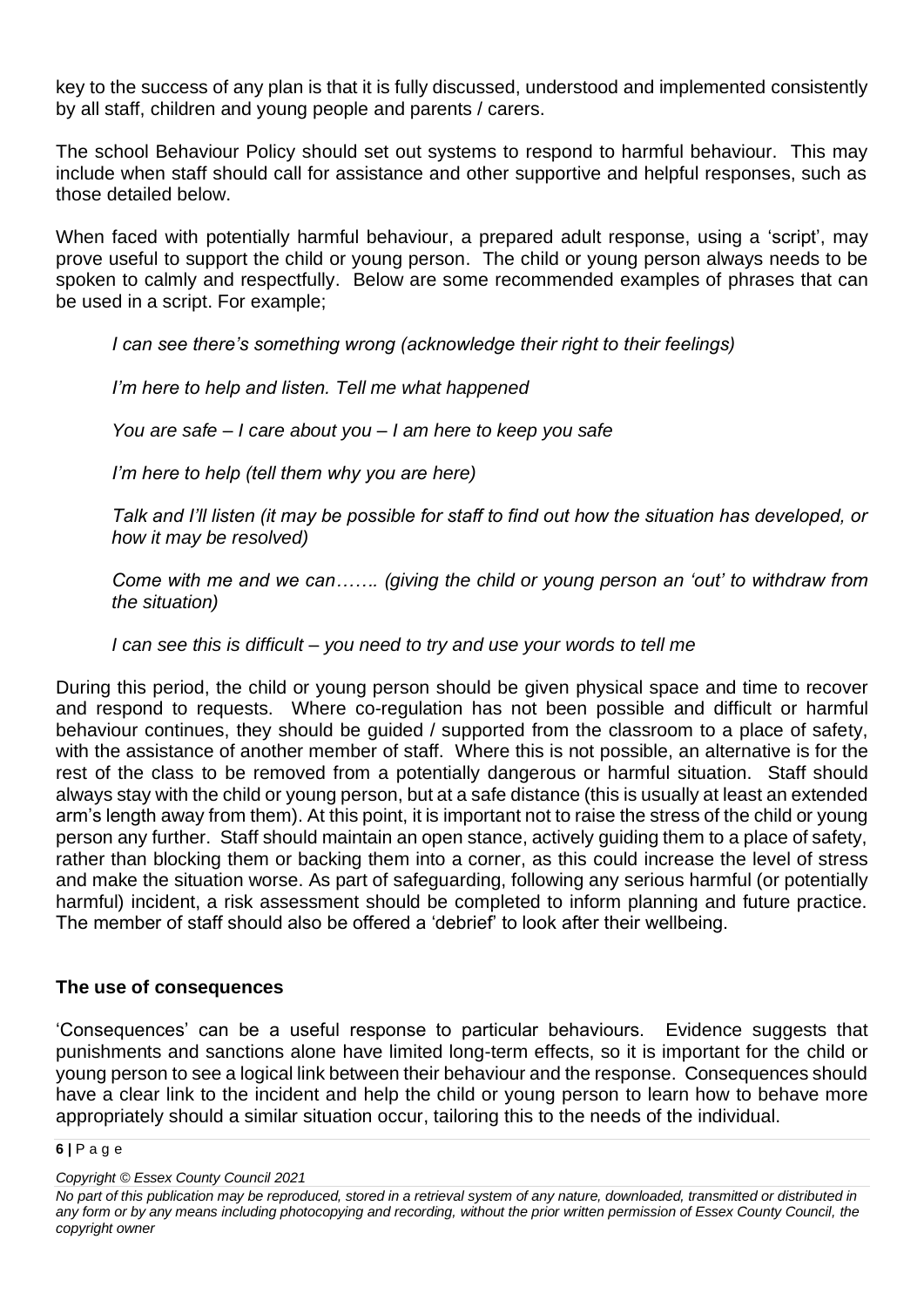It is helpful to view consequences as protective and / or educational.

**Protective consequences:** required to protect the rights of others and keep a child or young person safe

- increased staff ratio
- change of school day / timetable
- arrangements for access to outside space
- child or young person escorted in social situations
- differentiated teaching space
- appropriate use of exclusion (using the time to reflect, amend plans and identify needs and other appropriate interventions to support the child or young person upon return).

Best practice suggests that all protective consequences should run alongside educational consequences, as there is the risk that long-term behavioural change will be limited without this.

**Educational consequences:** these are often required through intentional teaching, to encourage, support and motivate the child or young person to behave differently next time though better understanding. Examples include

- ensuring the child or young person completes the task they have disrupted
- rehearsing / modelling situations through intentional teaching of prosocial behaviour
- ensure the child or young person assists with repairs where they have caused damage (when possible and practical)
- intentionally provide educational opportunities for the child or young person to learn about the impact of certain actions and behaviours
- providing the child or young person with an opportunity to 'put things right' through a process of reflecting, repairing and restoring relationships (the Restorative Justice approach is one that could be used).

## **Reflect, repair and restore**

There is strong research evidence that restorative processes, where reflections and learning take place, are successful in supporting wellbeing and long-term behaviour change.

During any incident the child or young person's behaviour is likely to be influenced by a strong emotion such as a feeling of anger, frustration, or disappointment. It must be remembered that the child or young person will not be ready to engage in anything until they have calmed sufficiently. Equally, the impact of the incident on the staff and others involved should also be recognised. Once it is considered the child or young person is ready for the restorative process, this can take place and should involve all relevant persons (for example, key staff, parents, other children and young people). The purpose of reflect, repair and restore is to re-visit the experience with the child or young person when they are calm, relaxed and receptive to being reflective about the incident.

The discussion, *once the situation has been sufficiently calmed* may be as follows:

1. Explore what happened (tell the story)

## **7 |** P a g e

*Copyright © Essex County Council 2021*

*No part of this publication may be reproduced, stored in a retrieval system of any nature, downloaded, transmitted or distributed in any form or by any means including photocopying and recording, without the prior written permission of Essex County Council, the copyright owner*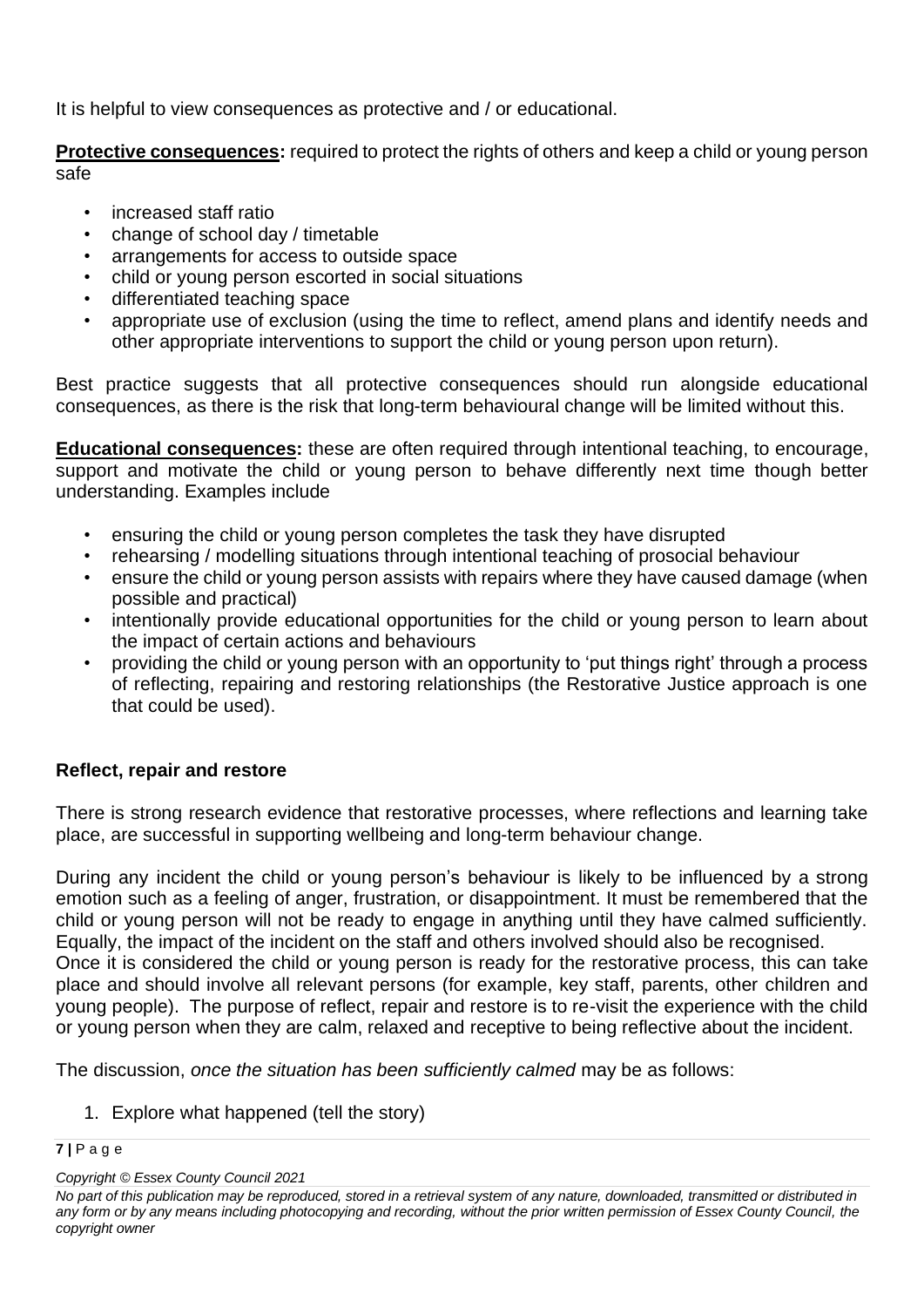- 2. Explore what people were thinking and feeling at the time
- 3. Explore who has been affected and how
- 4. Explore how relationships can be repaired
- 5. Summarise what has been learnt so there can be different responses next time

Some examples of restorative questions within this discussion may be:

- What would you like to happen next?
- How can we make things better for you and others affected?
- If everything was going to be alright, what would need to happen?
- How can you help to put this right?
- How can we make it OK for you next time something happens?

To be effective, the reflect, repair and restore process should be adjusted according to the age, understanding and other needs of the child or young person.

## **Use of physical contact**

There are occasions when staff will have cause to have physical contact with children and young people for a variety of reasons, this may include:

- to comfort a child or young person in distress *(appropriate to their age and individual specific needs identified through a risk assessment);*
- to direct a child or young person;
- for curricular reasons *(for example in PE, Music, Drama etc);*
- in an emergency, to avert danger to the child or young person or others;

The guidance produced by the Department for Education [Use of Reasonable Force \(DfE, 2013\)](https://assets.publishing.service.gov.uk/government/uploads/system/uploads/attachment_data/file/444051/Use_of_reasonable_force_advice_Reviewed_July_2015.pdf) states that:

*"Schools should not have a 'no contact' policy. There is a real risk that such a policy might place a member of staff in breach of their duty of care towards a child or young person or prevent them taking action needed to prevent a child or young person causing harm."*

Where physical contact is used, protective steps must be taken to ensure it is legal and will prevent harm. In all situations where physical contact between staff and children and young people takes place, staff must consider the following:

- the child or young person's age and level of understanding
- the child or young person's individual needs and history
- the location where the contact takes place (ideally it should not take place in private without others present).

## **When might you use physical contact?**

Schools may choose to use touch with children for a variety of reasons but, in general terms, they would normally do so for comfort, reward or guidance. It should be acknowledged that some children will not want to be touched. This should be respected.

**<sup>8</sup> |** P a g e

*Copyright © Essex County Council 2021*

*No part of this publication may be reproduced, stored in a retrieval system of any nature, downloaded, transmitted or distributed in any form or by any means including photocopying and recording, without the prior written permission of Essex County Council, the copyright owner*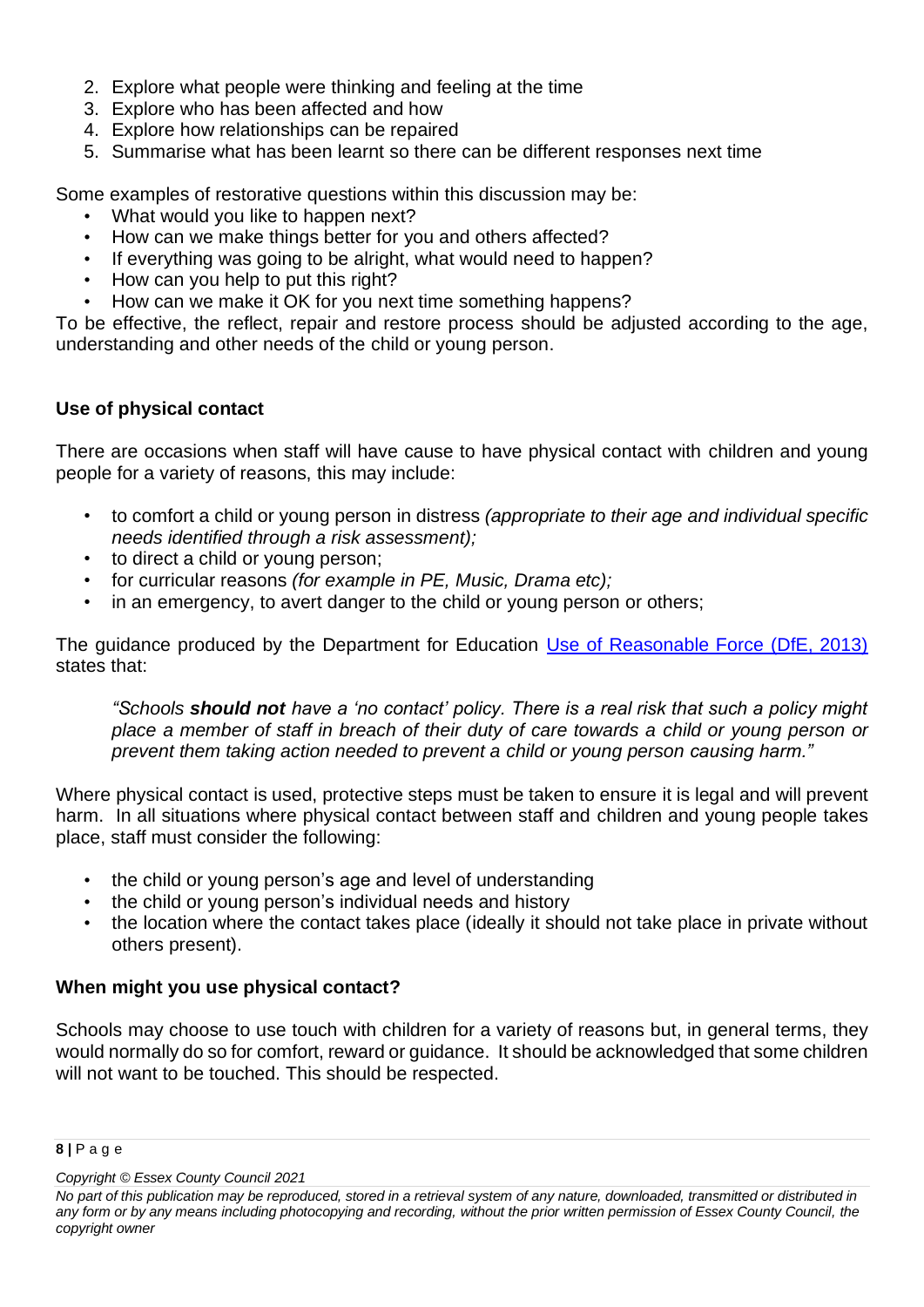## **How might you use physical contact?**

Hugging: A sideways on hug, with the adult putting their hands on the child or young person's shoulders is by far the safest way to do this as both hands of the adult can be seen. Hugging can be used either standing or seated. This discourages 'front on' cuddling and placing the adult's hands on the shoulders limits the ability of the child or young person to turn themselves into them.

Hand-Holding: It is natural that young children sometimes enjoy being able to hold hands with adults around them. This is perfectly acceptable when the hand holding is compliant. However, if the handholding is being used by an adult as a method of control to move children and young people, this can become a restraint.

Therefore, the best practice is the use of the 'offering an arm'. This is done by the adult holding their arm out, and the child or young person is encouraged to wrap their hand around the adult's lower arm. The adult's other hand can then be placed over the child or young person for a little extra security if it is required.

In summary, it is generally deemed appropriate to touch others on the upper arm and shoulders.

Lap-Sitting: There are very clear potential risks with this and, as such, lap-sitting should be discouraged, so neither staff nor children and young people are vulnerable. Children and young people should be taught to seek comfort / attention through other means. If a child or young person attempts to sit on an adult's lap there should be immediate active guidance to a more appropriate seating position alongside the adult.

## **The Searching of Children and Young People**

The current guidance **[Searching. screening and confiscation \(DfE, 2018\)](https://www.gov.uk/government/uploads/system/uploads/attachment_data/file/674416/Searching_screening_and_confiscation.pdf?mc_cid=30fb7d16ea&mc_eid=c306408d2b)** clearly states Headteachers and staff authorised by them have a statutory power to search pupils or their possessions, without consent, where they have reasonable grounds for suspecting that the pupil may have a prohibited item. Staff can seize any prohibited item found as a result of a search. They can also seize any item they consider harmful or detrimental to school discipline.

Any member of staff conducting a search must be the same sex as the child or young person being searched. There must be a witness (also a staff member) and, if possible, they should also be the same sex. There is a limited exception to this rule in that a search of a pupil of the opposite sex and / or without a witness present can be carried out only where it is reasonable to believe there is a risk serious harm to a person unless the search is undertaken immediately, and where it is not reasonably practical to summon another member of staff to support with the search.

Any search without consent can only be carried out on the school premises or, if elsewhere, where the member of staff has lawful control or charge of the pupil, for example on school trips in England or in training settings

Members of staff can use such force as is reasonable given the circumstances when conducting a search for knives or weapons, alcohol, illegal drugs, stolen items, tobacco and cigarette papers, fireworks, pornographic images or articles that have been or could be used to commit an offence or cause harm. Such force cannot be used to search for items banned under the school rules.

**<sup>9</sup> |** P a g e

*Copyright © Essex County Council 2021*

*No part of this publication may be reproduced, stored in a retrieval system of any nature, downloaded, transmitted or distributed in any form or by any means including photocopying and recording, without the prior written permission of Essex County Council, the copyright owner*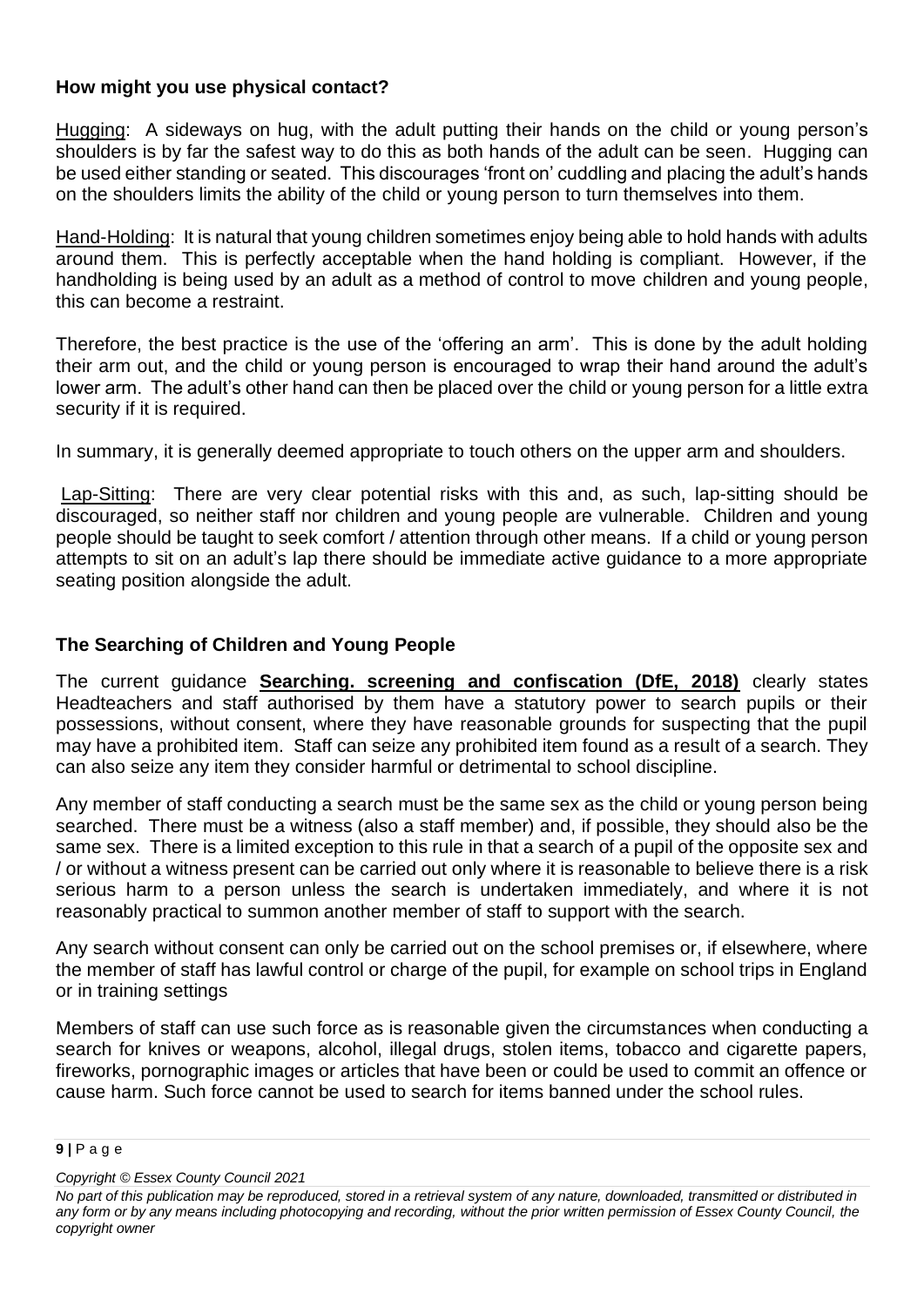A member of staff can use their discretion to confiscate, retain and/or destroy any item found as a result of a 'with consent' search, so long as it is reasonable in the circumstances. Where any article is reasonably suspected to be an offensive weapon, it must be passed to the police.

Staff have a defence to any complaint or other action brought against them. The law protects members of staff from liability in any proceedings brought against them for any loss of, or damage to, any item they have confiscated, provided they acted lawfully.

## **The Use of Reasonable Force and Restrictive Physical Intervention (restraint) – the legal position, human rights and procedural safeguards**

The Equality and Human Rights Commission (EHRC) 'Human Rights Framework for Restraint' (2019) sets out key principles within the Human Rights Act in relation to restraint in order to 'protect and respect the safety and dignity of people being restrained as well as those around them, including staff'.

The EHRC defines restraint as 'an act carried out with the purpose of restricting an individual's movement, liberty and / or freedom to act independently'.

Keeping Children Safe in Education (DfE, 2021) states:

"*When using reasonable force in response to risks presented by incidents involving children with SEN or disabilities or with medical conditions, schools and colleges should in considering the risks carefully recognise the additional vulnerability of these groups. They should also consider their duties under the Equality Act 2010 in relation to making reasonable adjustments, non-discrimination and their [Public Sector Equality Duty.](http://www.legislation.gov.uk/ukpga/2010/15/section/149) By planning positive and proactive behaviour support, for instance through drawing up individual behaviour plans for more vulnerable children, and agreeing them with parents and carers, schools and colleges can reduce the occurrence of challenging behaviour and the need to use reasonable force".*

The guidance produced by the Department for Education (July 2013) "Use of Reasonable Force" is helpful and the following section is directly from this guidance. Within this (in blue), is additional information from the Essex authors.

#### **What is reasonable force?**

- The term 'reasonable force' covers the broad range of actions used by most teachers at some point in their career that involve a degree of physical contact with children and young people.
- Force is usually used either to control or restrain. This can range from guiding a child or young person to safety by the arm\* through to more extreme circumstances such as breaking up a fight or where a student needs to be restrained to prevent violence or injury.

**10 |** P a g e

*No part of this publication may be reproduced, stored in a retrieval system of any nature, downloaded, transmitted or distributed in any form or by any means including photocopying and recording, without the prior written permission of Essex County Council, the copyright owner*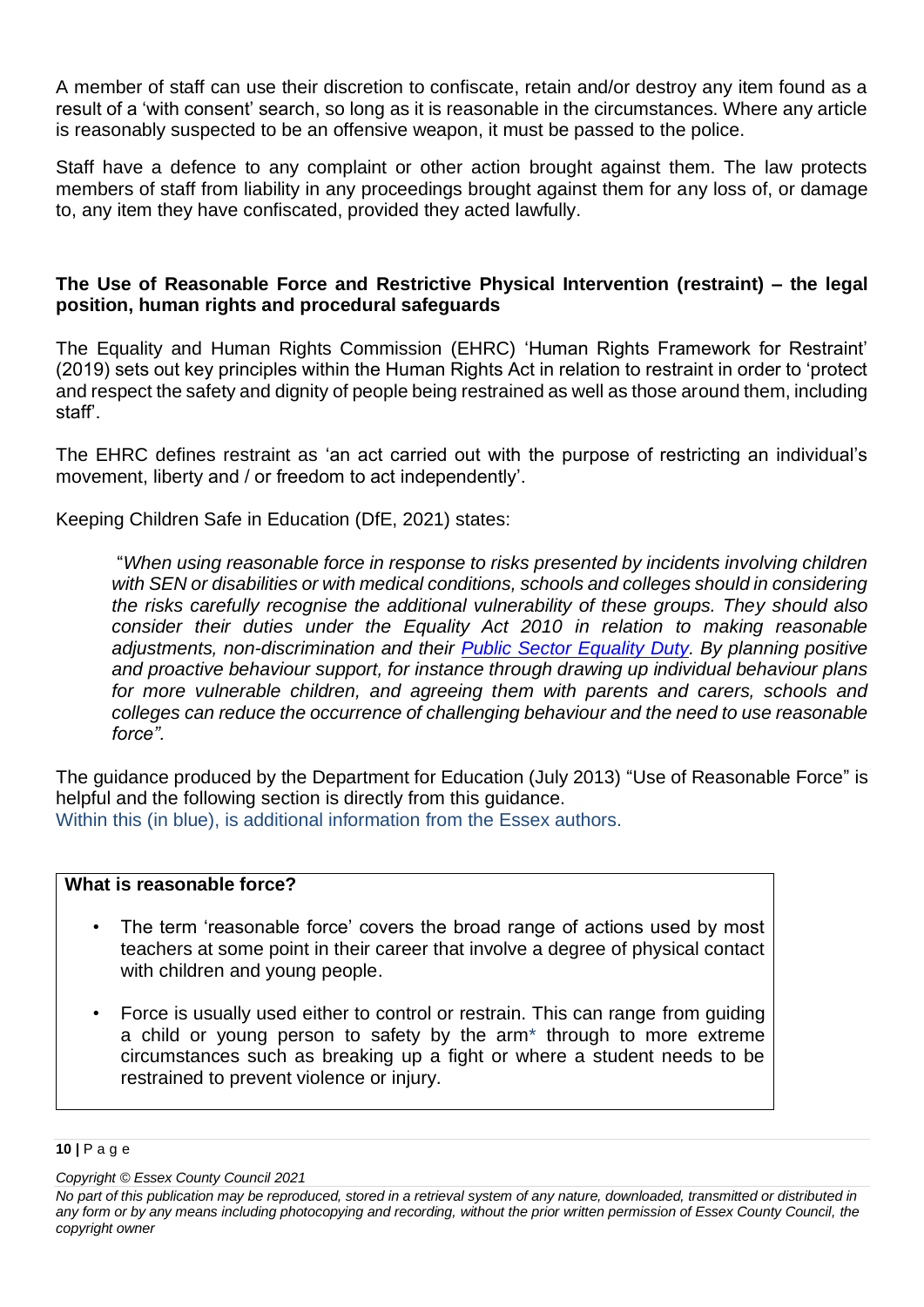**\*This must not involve gripping as it could result in harm to the child. Staff will need training if this is a regular occurrence**

- 'Reasonable in the circumstances' means using no more force than is needed.
- Control means either passive physical contact, such as standing between children and young people, redirecting a child or young person's path, or active physical contact such as escorting a child by the arm or arms out of a classroom. This should never involve pulling or dragging.
- Restraint means to hold back physically or to bring a child or young person under control. It is typically used in more extreme circumstances, for example when two children and young people are fighting and refuse to separate without physical intervention.
- School staff should always try to avoid acting in a way that might cause injury, but in extreme cases it may not always be possible to avoid injuring the child or young person.\*

**\*Staff should receive training specific to the identified needs of their school which will significantly reduce the likelihood of this happening**

#### **Who can use reasonable force?**

- All members of school staff have a legal power to use reasonable force
- This power applies to any member of staff at the school. It can also apply to people whom the headteacher has temporarily put in charge of children and young people such as unpaid volunteers or parents accompanying students on a school organised visit.

## **When can reasonable force be used?**

- Reasonable force can be used to prevent children and young people from harming themselves or others, from damaging property, or from causing disorder.
- In a school, force is used for two main purposes to control children and young people or to restrain them.
- The decision on whether or not to physically intervene is down to the professional judgement of the staff member concerned and should always depend on the individual circumstances.

## **Schools can use reasonable force to:**

**This list is not exhaustive and provides examples of where reasonable can and cannot be used – this is also taken from DfE guidance**

**11 |** P a g e

*No part of this publication may be reproduced, stored in a retrieval system of any nature, downloaded, transmitted or distributed in any form or by any means including photocopying and recording, without the prior written permission of Essex County Council, the copyright owner*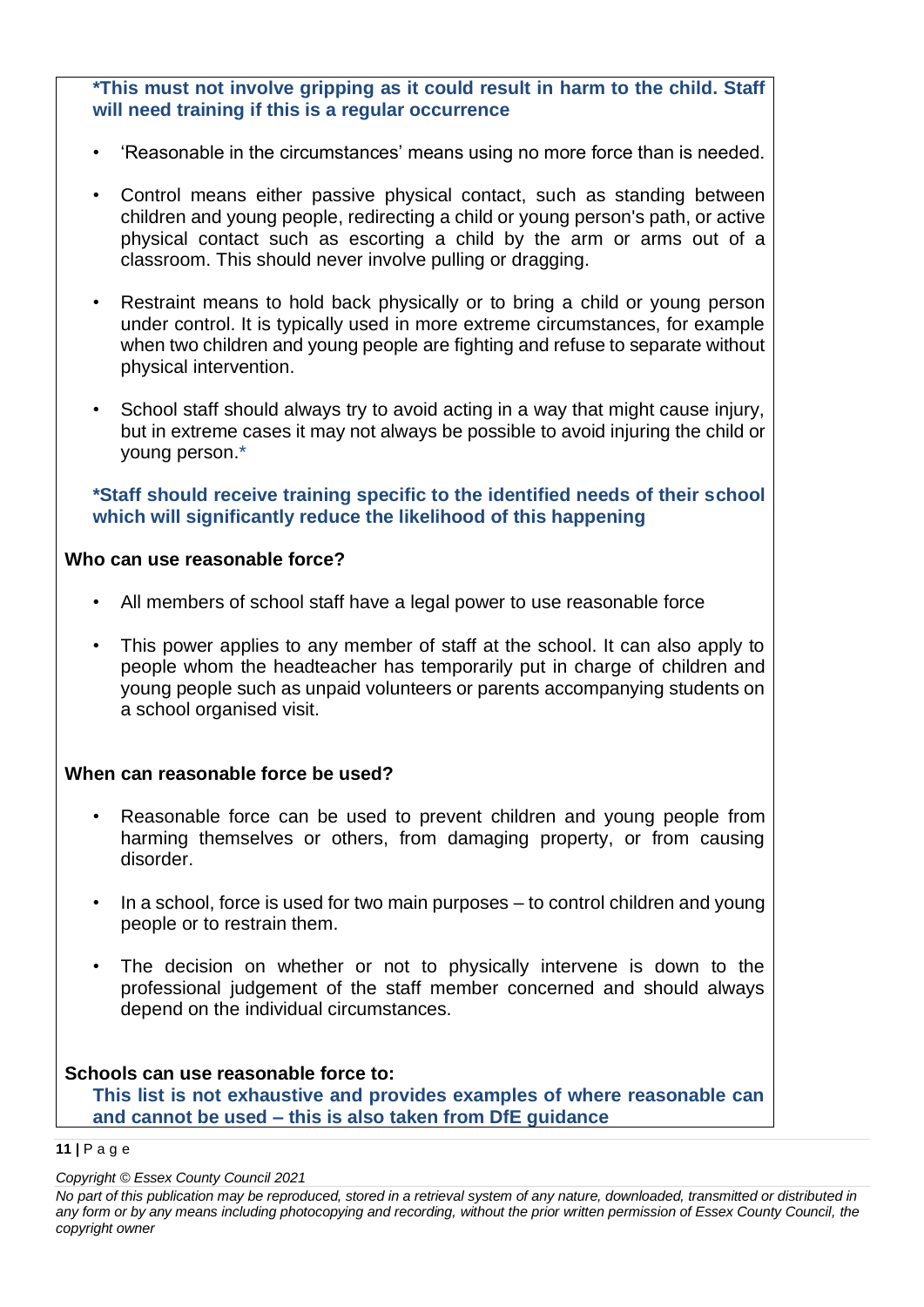- remove disruptive children from the classroom where they have refused to follow an instruction to do so;
- prevent a child or young person behaving in a way that disrupts a school event or a school trip or visit;
- prevent a child or young person leaving the classroom where allowing the child or young person to leave would risk their safety or lead to behaviour that disrupts the behaviour of others;
- prevent a child or young person from attacking a member of staff or another child or young person, or to stop a fight in the playground; and
- restrain a child or young person at risk of harming themselves through physical outbursts.

**Reasonable force should only be used to avoid harm to the child or other and where all other strategies have been considered or attempted**

## **Key messages**

Schools cannot use force as a punishment; - *"it is always unlawful to use force as a punishment"*

(Use of Reasonable Force - DfE, 2013)

It must be emphasised that the vast majority of child or young person misbehaviour can be managed without any use of force or restraint. All behaviour can be seen as communication.

Schools should consider whether the behaviour under review gives cause to suspect that a child is suffering, or is likely to suffer, significant harm. Where this may be the case, school staff should follow the schools' safeguarding policy. They should also consider whether continuing disruptive behaviour might be the result of unmet educational or other needs (Behaviour and Discipline in Schools – DfE, 2016)

All members of staff have a 'Duty of Care' towards the children in their care. Therefore, if a child is likely to be at risk from harm in an emergency situation, action must be taken and this may include a physical intervention

The action taken will be dependent on the level of risk and the assessment that is made at that moment in time.

Where children show dangerous or harmful behaviour, identified through a risk assessment, then restrictive physical intervention may be considered as a strategy to manage harm. The necessity to use this should reduce over time. If incidents do not decrease, it is not a successful strategy and risk management plan reviews need to take place regularly (at least termly).

#### **12 |** P a g e

*No part of this publication may be reproduced, stored in a retrieval system of any nature, downloaded, transmitted or distributed in any form or by any means including photocopying and recording, without the prior written permission of Essex County Council, the copyright owner*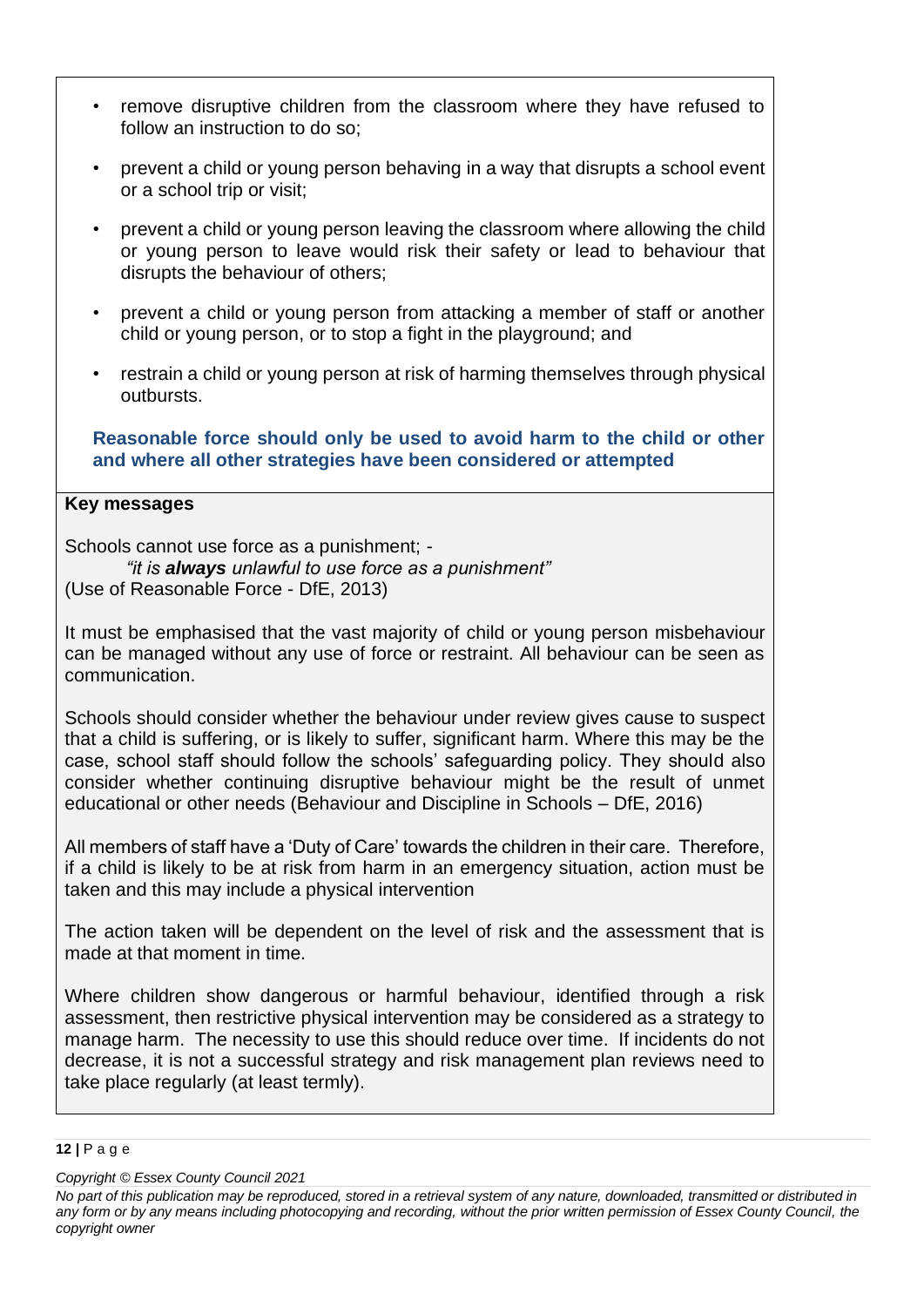The following principles must be borne in mind when considering any use of physical restraint:

- physical intervention carries the possibility of being interpreted as an assault
- physical intervention may carry the risk of injury to the child or to the adult involved
- any consideration of the use of restraint or containment should only occur, as a last
- resort, where no other intervention is feasible or effective
- the intention of any physical intervention must be clear.

In short, staff should only intervene physically to restrain or contain a child:

- where there is a clear danger to the child or others (including adults)
- Where all other interventions have failed or are not feasible
- with the clear intention of removing the child from danger
- with the minimum force required to ensure the child's safety.

Settings should ensure that staff are appropriately trained in non-restrictive and restrictive intervention, and that they remain compliant with the recommended refresher updates, as required by the provider. This should be explicit in all related policies and procedures.

## **Withdrawal, isolation and seclusion**

The language around withdrawal, isolation and seclusion is often misinterpreted. Helpful ways of understanding these terms in the context of this guidance are set out here:

**Withdrawal:** the removal of a child or young person from a place of stress to a safe place, where they can be supported and monitored until they are ready to re-engage with learning – the child may need the choice of some time alone to 'recover', according to their needs

**Isolation:** the removal of a child or young person from their peer group. Schools use this in a range of ways, often in what are referred to as 'internal exclusion', 'reflection' 'isolation' or 'inclusion' rooms / booths

**Seclusion:** when a child or young person is *forced* to spend time *alone* and *against their will* (for example, they are prevented from leaving a room of their own free will (including locking a door, holding a door closed, a handle or exit button placed out of reach of child or young person). Seclusion **must not** be a planned response to behaviour and can only be considered in **exceptional** or **emergency circumstance** (as concluded by the Child C versus Local Authority court case - *Royal Courts of Justice 16th June 2011*).

Schools **must always** consider the well-being and mental health of all children and young people and staff. Whilst schools may use withdrawal and isolation as part of their approach to managing behaviour, they must always act reasonably, proportionately and, most importantly, assess the risk of any consequence being considered. Consequences involving withdrawal, isolation and seclusion, are in themselves potentially damaging to well-being, mental health and positive relationships with children and young people. Any practice that promotes repair and restore through

**<sup>13</sup> |** P a g e

*Copyright © Essex County Council 2021*

*No part of this publication may be reproduced, stored in a retrieval system of any nature, downloaded, transmitted or distributed in any form or by any means including photocopying and recording, without the prior written permission of Essex County Council, the copyright owner*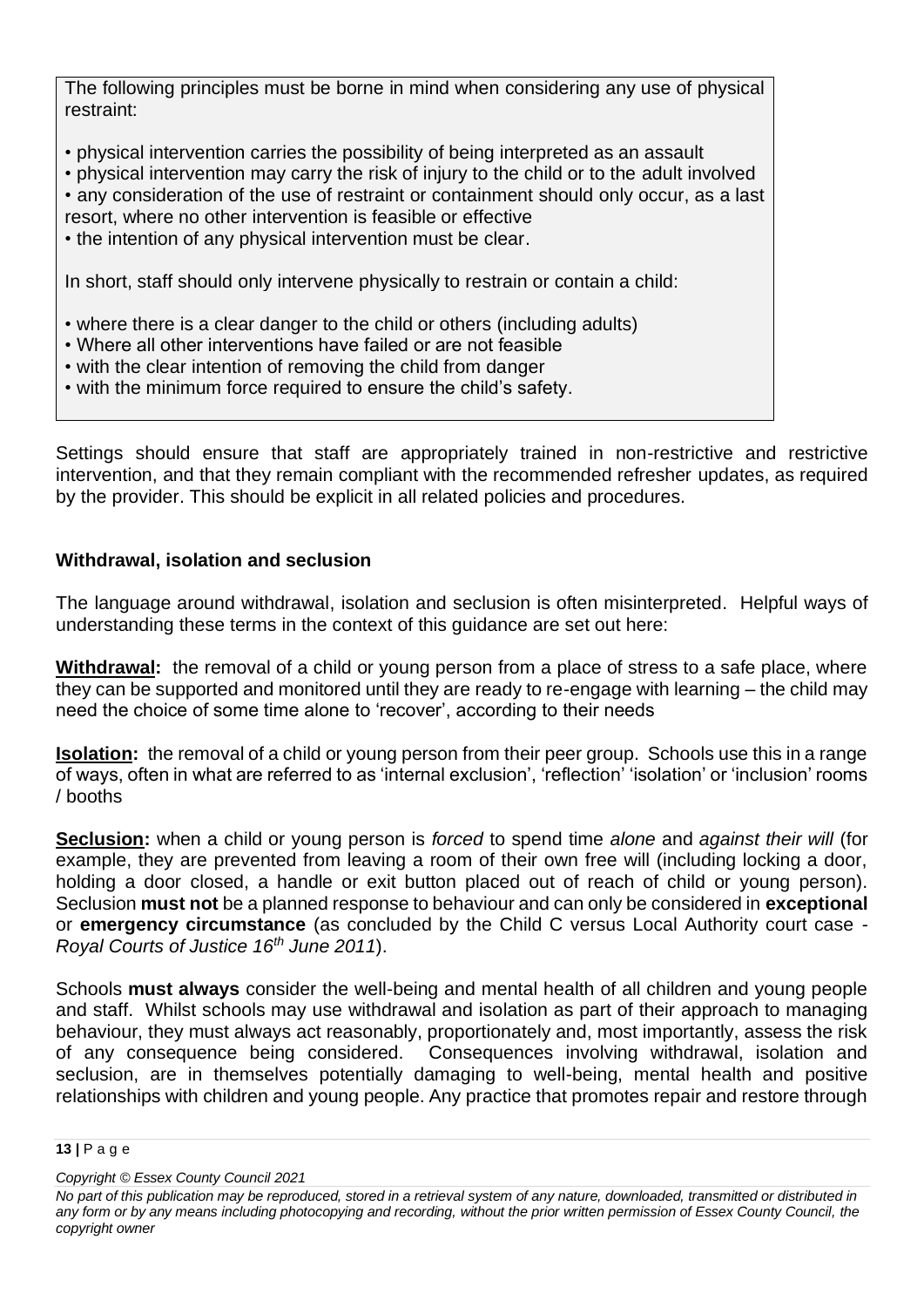relationships and connection will be extremely beneficial and supportive to wellbeing and mental health.

To reiterate, seclusion may only be used in an exceptional or emergency situation and not as a routine approach to behaviour. On the rare occasion that a school uses seclusion, they must have procedures in place on how to communicate to parents when this has been used with their child.

## **Managing allegations against members of staff / volunteers**

Essex data shows that a high number of allegations against the workforce in schools involved allegations of physical abuse. It is frequently the most recorded abuse type for schools, so it is essential all staff members are made aware of the boundaries of appropriate behaviour and conduct. This should form part of staff induction and should be outlined in the Staff Handbook / Code of Conduct. Many allegations against members of school staff involve situations of 'door-blocking', bag / jumper grabbing (particularly where hair has been caught in a hood) and staff should always be aware of their behaviour towards children and young people.

In Essex, every school must work in accordance with statutory guidance and the Essex in respect of allegations against an adult working with children in a paid or voluntary capacity. Essex [SET](http://www.escb.co.uk/media/2016/set-procedures-may-2019-final.pdf)  [Procedures \(ESCB, 2019\)](http://www.escb.co.uk/media/2016/set-procedures-may-2019-final.pdf) require that, where an allegation against a member of staff is received, the Headteacher, senior named person or the Chair of Governors must inform the duty Local Authority Designated Officer (LADO) in the Children's Workforce Allegations Management Team on **03330 139 797** within one working day. However, wherever possible, contact with the LADO should be made immediately as they will then advise on how to proceed and whether the matter requires Police involvement. This will include advice on speaking to children and young people, parents and HR. **The school should not carry out any investigation before speaking to the LADO.**

All staff members must be aware of the boundaries of appropriate behaviour and conduct. This should form part of staff induction and be clearly outlined in the Staff Behaviour policy / Code of Conduct. Staff must feel safe to report any concerns around inappropriate practice and the school must have a whistleblowing policy in place and ensure all staff are aware of it. Where a concern involves the headteacher, it should be reported direct to the Chair of Governors.

## **Reporting and investigation of accidents and incidents**

All community and voluntary controlled schools are required to follow the Essex County Council Accident and Incident Reporting Policy (HSP12.0). Where non-community and voluntary controlled schools purchase a Health and Safety service from the local authority, they are encouraged to adopt this policy or similar.

Should advice be required, schools may contact the Health and Safety team via [HS@essex.gov.uk](mailto:HS@essex.gov.uk) or on 03330 139818

Non-community and voluntary controlled schools who do not buy a Health and Safety service from Essex County Council should ensure they have a robust reporting procedure that meets all statutory requirements.

**<sup>14</sup> |** P a g e

*Copyright © Essex County Council 2021*

*No part of this publication may be reproduced, stored in a retrieval system of any nature, downloaded, transmitted or distributed in any form or by any means including photocopying and recording, without the prior written permission of Essex County Council, the copyright owner*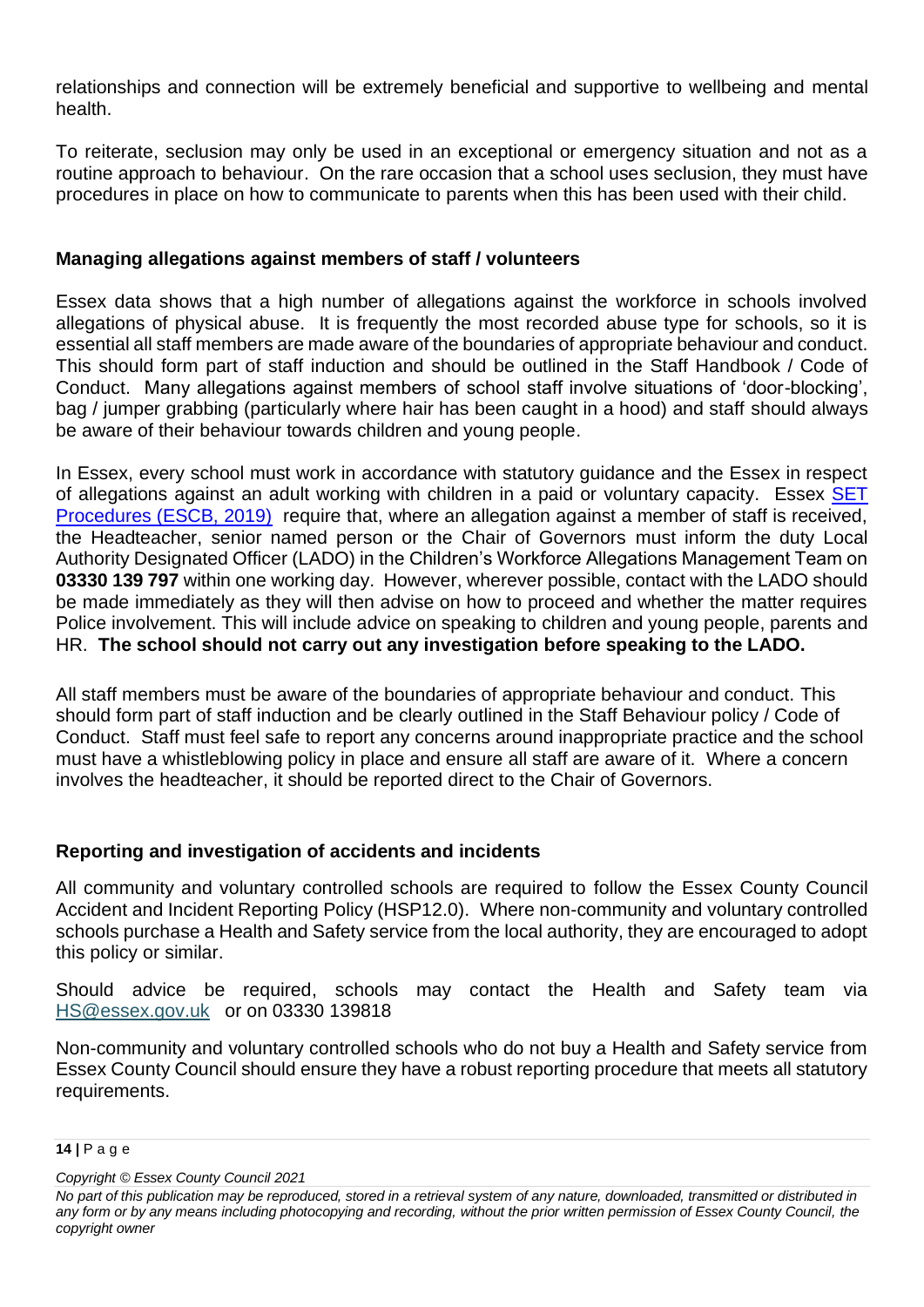The MySafety system is used to record all accidents, violence, work related Ill Health and near misses**. [Click here to log an incident](https://eur02.safelinks.protection.outlook.com/?url=https%3A%2F%2Fmysafety.essex.gov.uk%2Fv6%2FIncidentPortal&data=04%7C01%7C%7C4a66dfa3ba754c5ee84d08d960bdcd66%7Ca8b4324f155c4215a0f17ed8cc9a992f%7C0%7C0%7C637647190566545672%7CUnknown%7CTWFpbGZsb3d8eyJWIjoiMC4wLjAwMDAiLCJQIjoiV2luMzIiLCJBTiI6Ik1haWwiLCJXVCI6Mn0%3D%7C1000&sdata=7oy8BV9s8IMiYVSdgfKGPZllGg0OdrF%2BAPjeVSWJBHQ%3D&reserved=0)** (please use the Access Token: ABC123)

For enhanced system access to record investigations, assign tasks and access information on incidents**: [Click here to access the MySafety System \(Login required\)](https://eur02.safelinks.protection.outlook.com/?url=https%3A%2F%2Fmysafety.essex.gov.uk%2Fv6&data=04%7C01%7C%7C4a66dfa3ba754c5ee84d08d960bdcd66%7Ca8b4324f155c4215a0f17ed8cc9a992f%7C0%7C0%7C637647190566545672%7CUnknown%7CTWFpbGZsb3d8eyJWIjoiMC4wLjAwMDAiLCJQIjoiV2luMzIiLCJBTiI6Ik1haWwiLCJXVCI6Mn0%3D%7C1000&sdata=WzfNNolsbuP0T3RFp1dtp%2BRta5rdkANWQczU3ivoScI%3D&reserved=0)**

See Accident / Incident page on the Essex Schools Infolink pages for further details: **[Click here to](https://eur02.safelinks.protection.outlook.com/?url=https%3A%2F%2Fschools.essex.gov.uk%2Fadmin%2Fhs%2FPages%2Fportal.aspx&data=04%7C01%7C%7C4a66dfa3ba754c5ee84d08d960bdcd66%7Ca8b4324f155c4215a0f17ed8cc9a992f%7C0%7C0%7C637647190566555662%7CUnknown%7CTWFpbGZsb3d8eyJWIjoiMC4wLjAwMDAiLCJQIjoiV2luMzIiLCJBTiI6Ik1haWwiLCJXVCI6Mn0%3D%7C1000&sdata=CF3qetUdrYvsLVJe8DDoacss2ZuQRn%2FqGlYzc2SKAKw%3D&reserved=0)  [access the Schools Infolink Health and Safety pages \(Login required\)](https://eur02.safelinks.protection.outlook.com/?url=https%3A%2F%2Fschools.essex.gov.uk%2Fadmin%2Fhs%2FPages%2Fportal.aspx&data=04%7C01%7C%7C4a66dfa3ba754c5ee84d08d960bdcd66%7Ca8b4324f155c4215a0f17ed8cc9a992f%7C0%7C0%7C637647190566555662%7CUnknown%7CTWFpbGZsb3d8eyJWIjoiMC4wLjAwMDAiLCJQIjoiV2luMzIiLCJBTiI6Ik1haWwiLCJXVCI6Mn0%3D%7C1000&sdata=CF3qetUdrYvsLVJe8DDoacss2ZuQRn%2FqGlYzc2SKAKw%3D&reserved=0)**

## **Communication to parents / carers**

Where it has been deemed necessary to use a restrictive physical intervention, the detail of this should be accurately recorded and the incident communicated to parents *(see Appendix E on page 25)*. Parents should be informed of the incident initially by phone and it should then be followed up in writing (this process should be set out in the school Behaviour Policy). Where it is necessary to exclude a child or young person for the incident, there is separate guidance on exclusion and supporting model paperwork for schools to use to ensure they meet statutory requirements relating to this.

## **Further Guidance**

- **1. [Keeping Children Safe \(DfE, 2021\)](https://www.gov.uk/government/publications/keeping-children-safe-in-education--2)**
- **2. [Reducing the Need for Restraint and Restrictive Intervention \(DfE, 2019\)](https://assets.publishing.service.gov.uk/government/uploads/system/uploads/attachment_data/file/812435/reducing-the-need-for-restraint-and-restrictive-intervention.pdf)**
- **3. [Use of Reasonable Force \(DfE, 2013\)](https://assets.publishing.service.gov.uk/government/uploads/system/uploads/attachment_data/file/444051/Use_of_reasonable_force_advice_Reviewed_July_2015.pdf)**
- **4. [Behaviour and Discipline in Schools \(DfE, 2016\)](https://www.gov.uk/government/uploads/system/uploads/attachment_data/file/488034/Behaviour_and_Discipline_in_Schools_-_A_guide_for_headteachers_and_School_Staff.pdf)**
- **5. [Exclusion from maintained schools, academies and PRUs in England \(DfE, 2017\)](https://assets.publishing.service.gov.uk/government/uploads/system/uploads/attachment_data/file/641418/20170831_Exclusion_Stat_guidance_Web_version.pdf)**
- **6. [SET Procedures \(2019\)](https://eur02.safelinks.protection.outlook.com/?url=http://www.escb.co.uk/media/2086/set-procedures-oct-2019-updated-southend-logo.pdf&data=02%7c01%7c%7cea1b7cd2e7f641af38a708d74c14acc9%7ca8b4324f155c4215a0f17ed8cc9a992f%7c0%7c0%7c637061524134838816&sdata=yGPqQiIpgotpBywZrZFWsgNRDUL5YvF5rA7je3%2Bm2J4%3D&reserved=0)**
- **7. [Searching. screening and confiscation \(DfE, 2018\)](https://www.gov.uk/government/uploads/system/uploads/attachment_data/file/674416/Searching_screening_and_confiscation.pdf?mc_cid=30fb7d16ea&mc_eid=c306408d2b)**
- **8. [Positive environments where children can flourish \(Ofsted, 2018\)](https://assets.publishing.service.gov.uk/government/uploads/system/uploads/attachment_data/file/693446/Environments_where_children_can_flourish.pdf)**
- **9. [Creating a Culture: how school leaders can optimise behaviour \(DfE, 2017\)](https://assets.publishing.service.gov.uk/government/uploads/system/uploads/attachment_data/file/602487/Tom_Bennett_Independent_Review_of_Behaviour_in_Schools.pdf)**
- **10. [The Human Rights Framework for Restraint \(EHRC, 2019\)](https://www.equalityhumanrights.com/sites/default/files/human-rights-framework-restraint.pdf)**
- **11. [Restraint in schools inquiry: using meaningful data to protect children's rights \(EHRC, 2021\)](https://eur02.safelinks.protection.outlook.com/?url=https%3A%2F%2Fwww.equalityhumanrights.com%2Fen%2Fpublication-download%2Frestraint-schools-inquiry-using-meaningful-data-protect-childrens-rights&data=04%7C01%7C%7C6a3b65b0c16e45968a3608d95672dd6d%7Ca8b4324f155c4215a0f17ed8cc9a992f%7C0%7C0%7C637635873601919114%7CUnknown%7CTWFpbGZsb3d8eyJWIjoiMC4wLjAwMDAiLCJQIjoiV2luMzIiLCJBTiI6Ik1haWwiLCJXVCI6Mn0%3D%7C1000&sdata=bqHNkT0ScbP79eGWyI7ZNKtmoof6pqqlJVV86IHdwwg%3D&reserved=0)**

## *Acknowledgements:*

*This guidance has been produced by the Education Safeguarding Team and the SEND Strategy and Innovation Team. In addition, the Essex Special Schools Education Trust, primary and secondary Headteacher associations and other partners have been consulted and have contributed to the document.*

#### **15 |** P a g e

*No part of this publication may be reproduced, stored in a retrieval system of any nature, downloaded, transmitted or distributed in any form or by any means including photocopying and recording, without the prior written permission of Essex County Council, the copyright owner*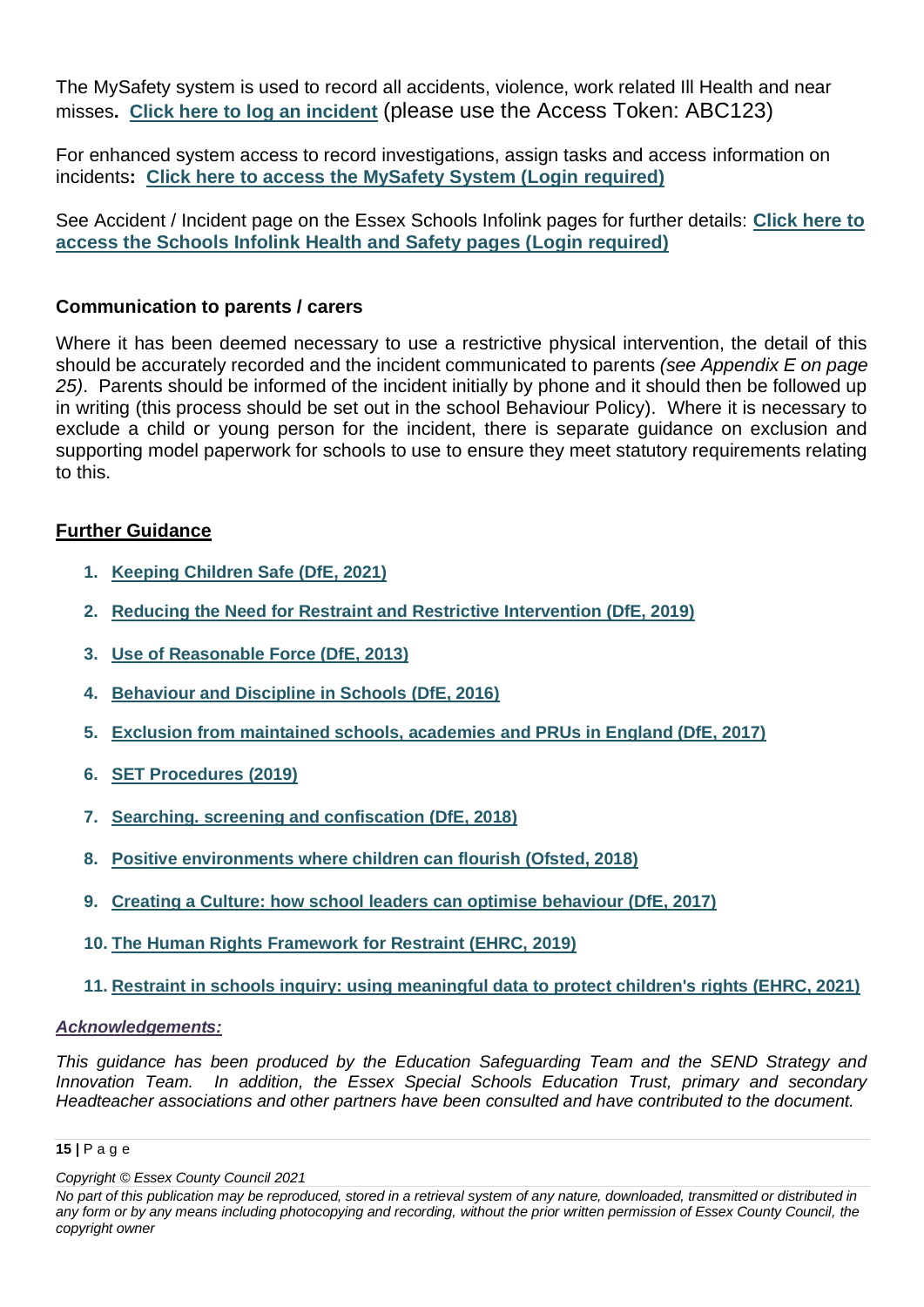# **Appendix A – Template for Recording an Incident**

| Child name:             | DoB: | Year group: |
|-------------------------|------|-------------|
|                         |      |             |
| Date of the incident:   |      |             |
| Day of the week:        |      |             |
| <b>Members of staff</b> |      |             |
| Where it took place     |      |             |
| What was the activity?  |      |             |

| Outline of event/ What happened?                                                  |
|-----------------------------------------------------------------------------------|
|                                                                                   |
|                                                                                   |
|                                                                                   |
|                                                                                   |
|                                                                                   |
|                                                                                   |
|                                                                                   |
| Consequences:                                                                     |
|                                                                                   |
| Protecting (what will now happen to prevent any immediate further harm occurring) |
|                                                                                   |
|                                                                                   |
|                                                                                   |
|                                                                                   |
|                                                                                   |
| Learning/teaching (what needs to be revisited with the child or learnt)           |
|                                                                                   |
|                                                                                   |
|                                                                                   |
|                                                                                   |
| Was safe holding used? yes/no                                                     |
|                                                                                   |
| Restraint (Restrictive Physical Intervention) form completed                      |
| Parent / carer informed:                                                          |
|                                                                                   |
| Time and date:                                                                    |
|                                                                                   |
|                                                                                   |
|                                                                                   |
|                                                                                   |
| $16$   Page                                                                       |

*Copyright © Essex County Council 2021*

*No part of this publication may be reproduced, stored in a retrieval system of any nature, downloaded, transmitted or distributed in any form or by any means including photocopying and recording, without the prior written permission of Essex County Council, the copyright owner*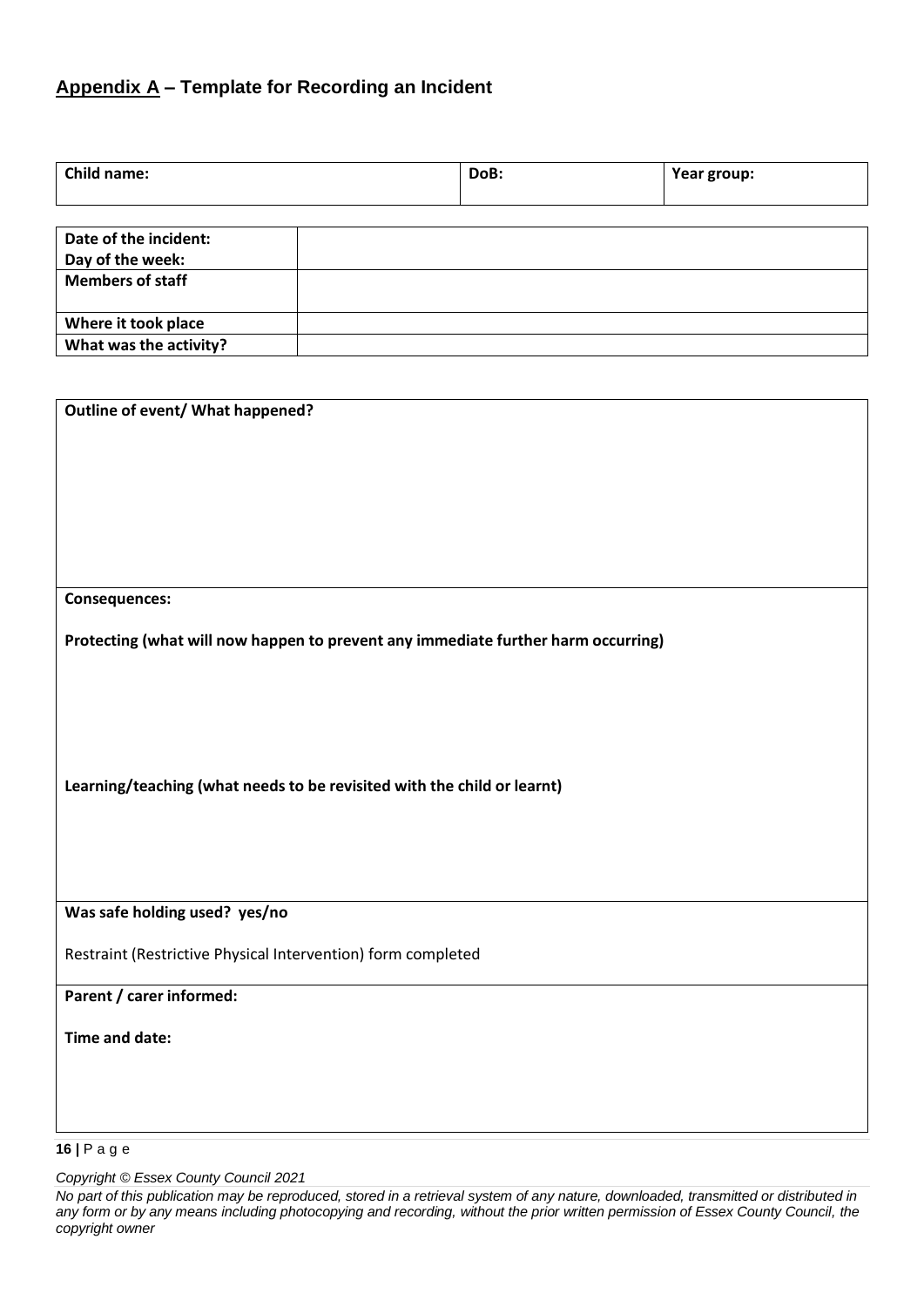## **Appendix B - Personalised Stress Management and Adult Response Planning** *(developed from the Essex TPP approach)*

This tool is designed to keep everyone safe by enabling staff to think about, plan and be confident in safely supporting children and young people.

#### How to use this tool

This tool should be discussed, constructed and agreed through One Planning. It is important that the child/young person and their parent/carer is involved.

- Step 1: Identify the stressors being experienced by the child/young person. There are five domains of stress, which are explained later in this document.
- Step 2: Complete the 'Warning Signs of Stress' table below, providing personalised detail of what this looks like and means for the child/young person.
- Step 3: Complete the 'Stress Mapping' and 'Level of Harm' tables below. The frequency and severity of these provides an indication of whether an Adult Response Plan is necessary.
- Step 4: If the pupil is assessed to 'always' or 'often' experience stress or the harm is assessed to be of concern, develop both the personalised 'Adult Response Plan' and 'Child's Selfregulation Plan' for the child/young person as part of the One Planning process.
- Step 5: Regularly review and update the information in this tool through One Planning.

| Name:       | Date:               |
|-------------|---------------------|
| Year Group: | <b>Review Date:</b> |

## **Warning Signs of Stress\*** (see explanations of the stressors below)

| <b>Stress Area</b>                  | What is it that generally<br>causes the stress? | Indicators of excessive stress-<br>how does the child show this? |
|-------------------------------------|-------------------------------------------------|------------------------------------------------------------------|
| <b>Physiological/sensory</b>        |                                                 |                                                                  |
| <b>Emotional</b>                    |                                                 |                                                                  |
| <b>Thinking/learning</b><br>related |                                                 |                                                                  |
| <b>Social</b>                       |                                                 |                                                                  |
| <b>Prosocial</b>                    |                                                 |                                                                  |

#### **17 |** P a g e

*No part of this publication may be reproduced, stored in a retrieval system of any nature, downloaded, transmitted or distributed in any form or by any means including photocopying and recording, without the prior written permission of Essex County Council, the copyright owner*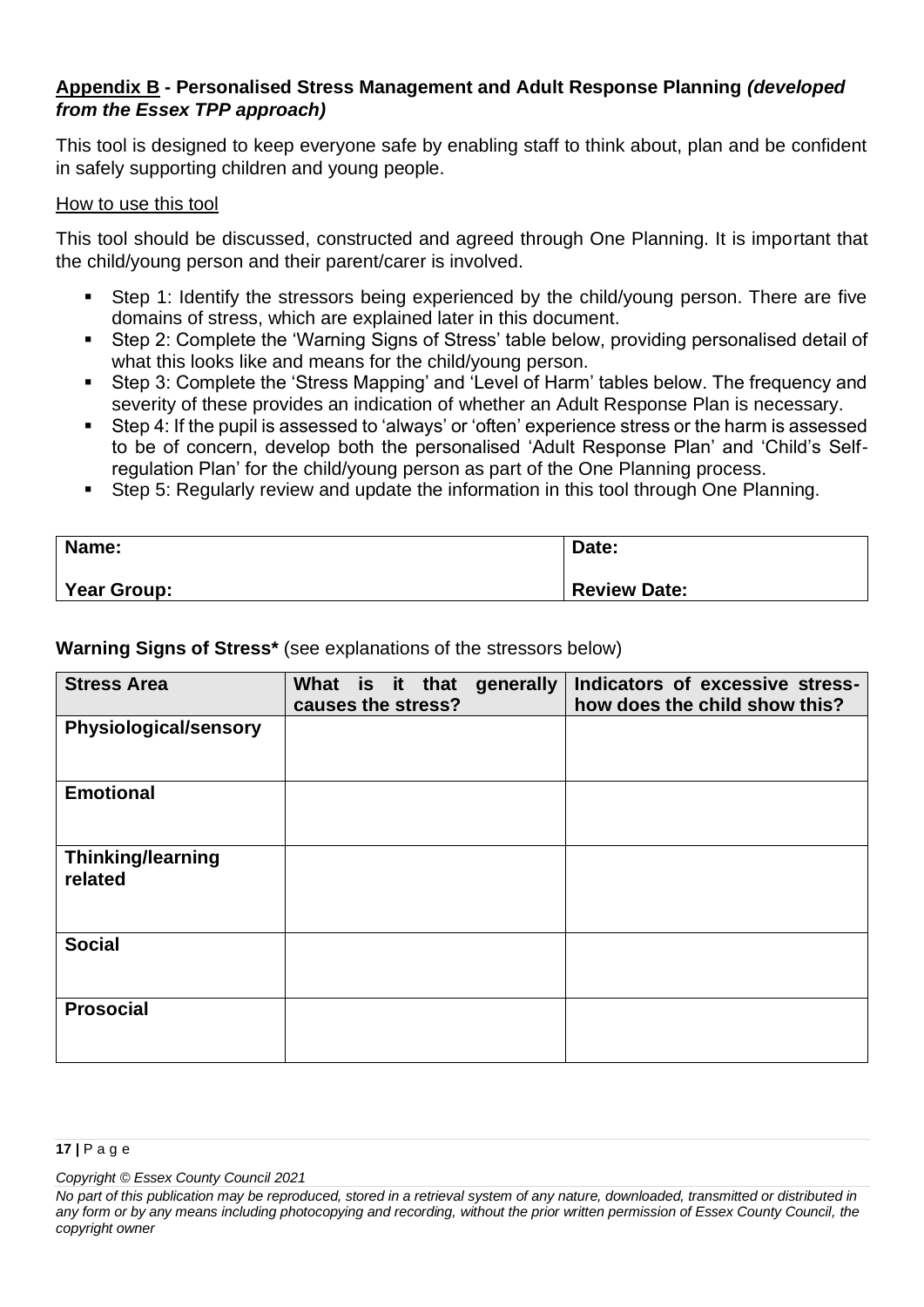## **Stress Mapping**

|                                           | Not evident | $\vert$ Occasionally $\vert$ | <b>Often</b> | <b>Always</b> |
|-------------------------------------------|-------------|------------------------------|--------------|---------------|
|                                           |             |                              |              |               |
| Stress response is easily triggered       |             |                              |              |               |
| Stress response is not equal with the     |             |                              |              |               |
| stressor                                  |             |                              |              |               |
| Individual is extremely restless/volatile |             |                              |              |               |
| Hard to co-regulate after 'alarm' is      |             |                              |              |               |
| triggered                                 |             |                              |              |               |

## **Harm Mapping**

| <b>Harm/Behaviour</b> | Yes/No | <b>Harm/Behaviour</b>             | Yes/No |
|-----------------------|--------|-----------------------------------|--------|
| Harm to self          |        | Damage to property                |        |
| Harm to peers         |        | <b>Harm</b><br>from<br>disruption |        |
| Harm to staff         |        | Harm from running<br>away         |        |
| <b>Other harm</b>     |        |                                   |        |

## **For Reference:**

One Planning Guidance & Templates, from the Essex Local Offer: <http://www.essexlocaloffer.org.uk/one-plan-templates/>

*No part of this publication may be reproduced, stored in a retrieval system of any nature, downloaded, transmitted or distributed in any form or by any means including photocopying and recording, without the prior written permission of Essex County Council, the copyright owner*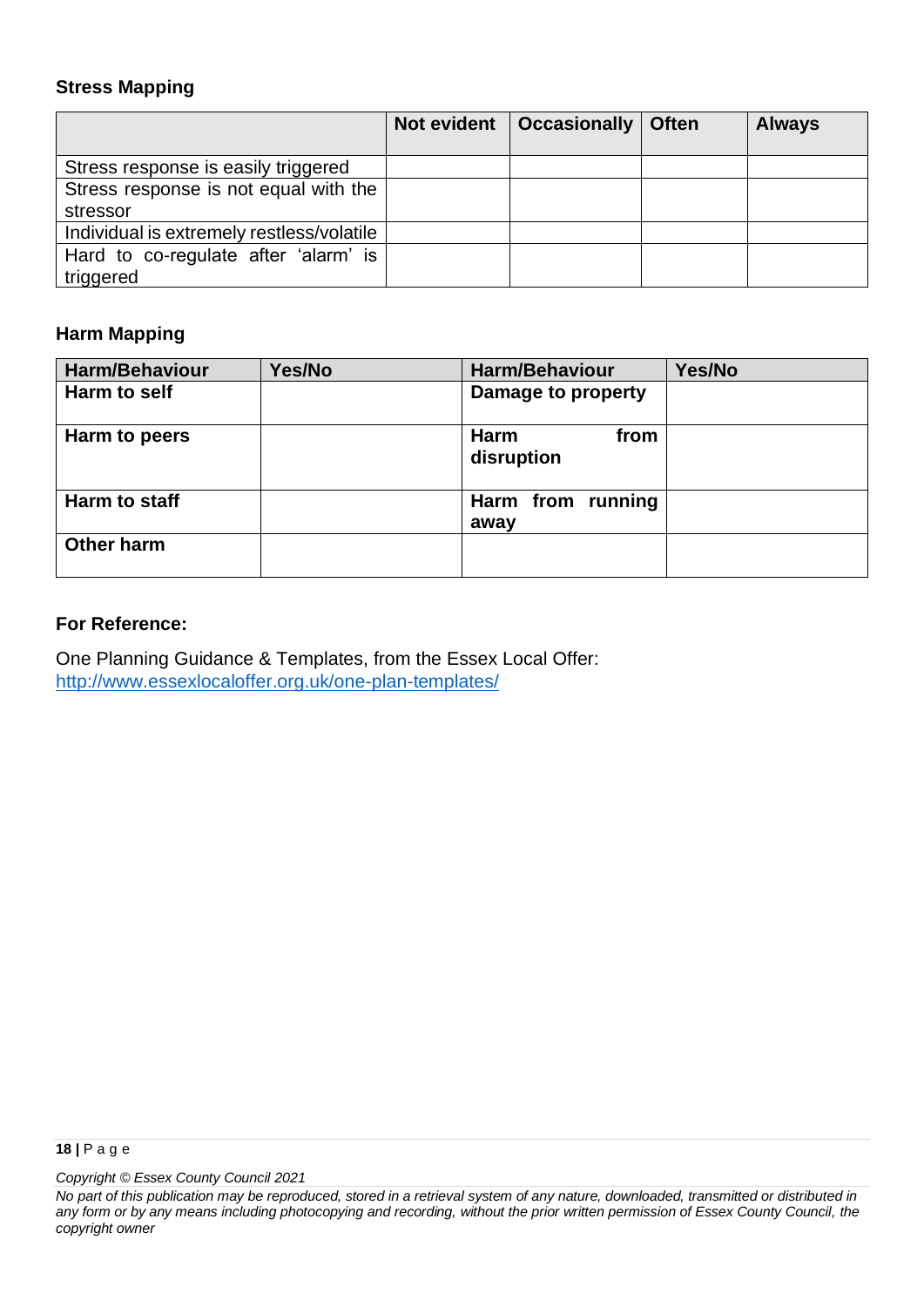## **Adult Response Plan**

| <b>Window of Tolerance</b><br>What the child is like when              | How best to support and maintain this and support regulation              |
|------------------------------------------------------------------------|---------------------------------------------------------------------------|
| regulated,<br>calm<br>and<br>engaged?                                  |                                                                           |
|                                                                        |                                                                           |
|                                                                        |                                                                           |
|                                                                        |                                                                           |
| <b>Dysregulation</b>                                                   | Strategies to support and to co-regulate                                  |
| What are the first signs that<br>things are becoming too<br>stressful? |                                                                           |
|                                                                        |                                                                           |
|                                                                        |                                                                           |
|                                                                        |                                                                           |
| Where does this stress behaviour lead to next?                         |                                                                           |
| What we are trying to avoid?                                           |                                                                           |
| <b>Hyperarousal</b>                                                    | Interventions necessary to support, co-regulate and keep everyone<br>safe |
|                                                                        |                                                                           |
|                                                                        |                                                                           |
| <b>Hypoarousal</b>                                                     | Interventions necessary to support, co-regulate and keep everyone<br>safe |
|                                                                        |                                                                           |
|                                                                        |                                                                           |

**19 |** P a g e

*Copyright © Essex County Council 2021*

*No part of this publication may be reproduced, stored in a retrieval system of any nature, downloaded, transmitted or distributed in any form or by any means including photocopying and recording, without the prior written permission of Essex County Council, the copyright owner*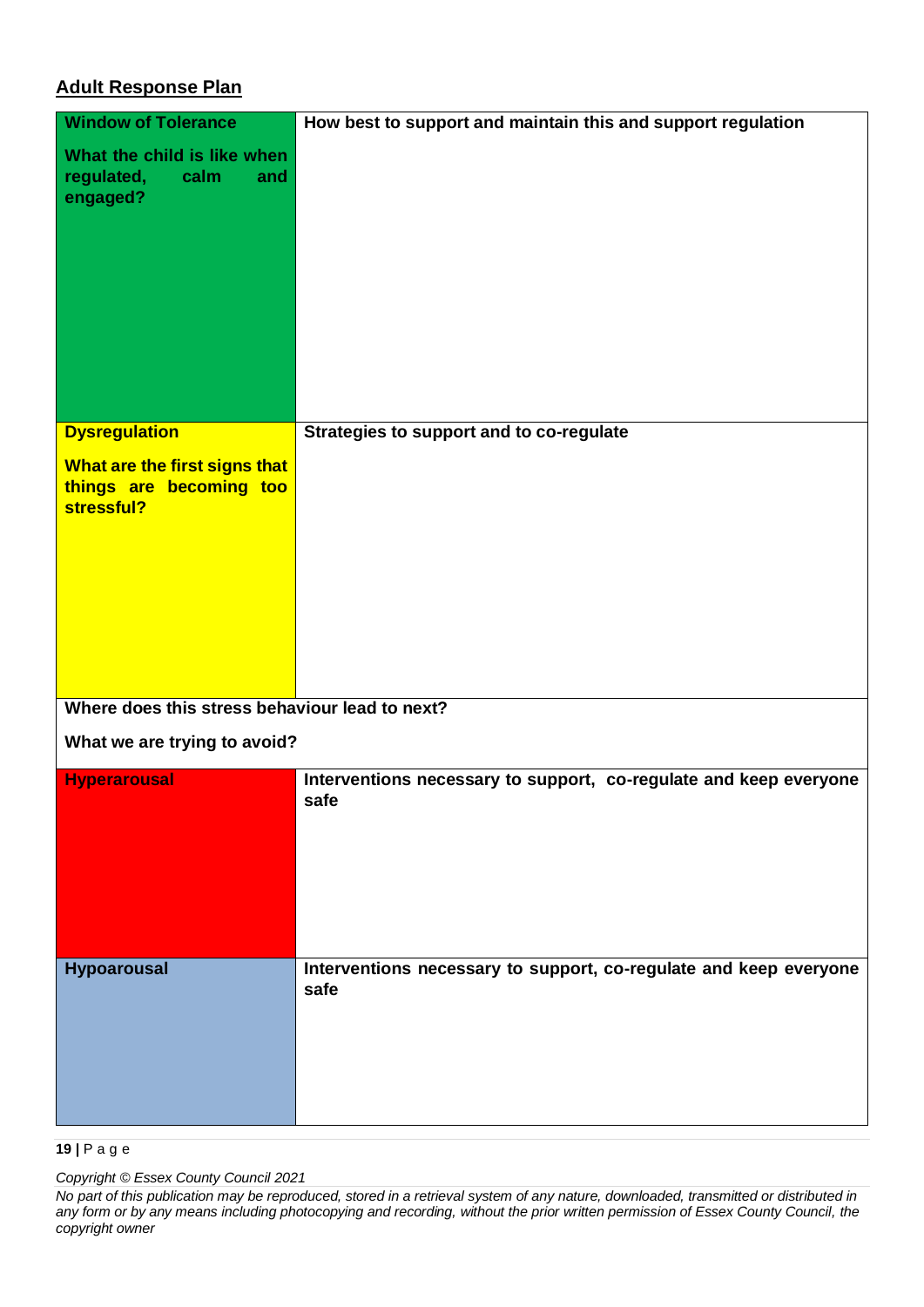## **Child's Self-Regulation Plan**

| <b>Stress Level</b>                                                                   | <b>Strategy to Support</b>                   |
|---------------------------------------------------------------------------------------|----------------------------------------------|
| <b>Red emotions</b><br>Feeling afraid,<br>angry, annoyed                              | How to best soothe myself                    |
| <b>Yellow emotions</b><br><b>Feeling worried,</b><br>disappointed, silly              | How to best to soothe myself                 |
| My window of<br>Tolerance /<br><b>Green emotions</b><br>Feeling calm,<br>happy, proud | How best to maintain                         |
| <b>Blue emotions</b><br>Feeling sad, low,<br>sleepy                                   | How best to re-energise and give myself hope |

## Notes:

The Adult Response Plan starts with the pupil's 'Window of Tolerance' or 'Green Zone' (from Zones of Regulation©), as it has been found that staff find it more useful to have the proactive strategies for promoting co-regulation at the top of the plan.

The Adult Response Plan and the Child's Self-regulation Plan have been adapted to align with commonly used good practice, such as Zones of Regulation©.

*No part of this publication may be reproduced, stored in a retrieval system of any nature, downloaded, transmitted or distributed in any form or by any means including photocopying and recording, without the prior written permission of Essex County Council, the copyright owner*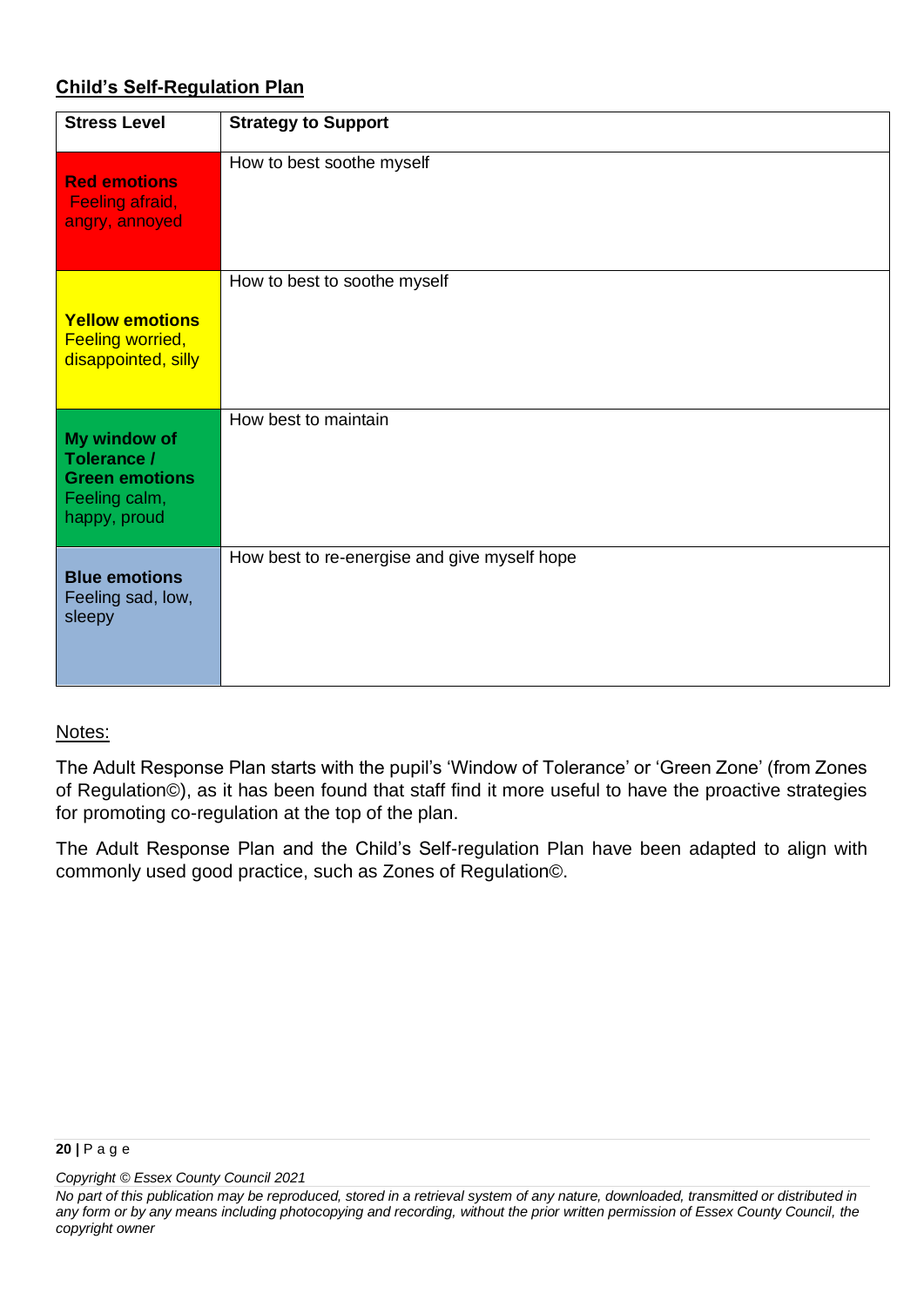## **Appendix C - Explanation of the Stress Areas**

| <b>Domain and definition</b>                                                                                                                                                                                                                                                                                                                                                                                                                                                                                                                                   | A child having difficulty regulating<br>in this area may:                                                                                                                                                                                                             | <b>Supportive strategies</b>                                                                                                                                                                                                                                                                                                                                                                                                                                                                                                                                                                                               |
|----------------------------------------------------------------------------------------------------------------------------------------------------------------------------------------------------------------------------------------------------------------------------------------------------------------------------------------------------------------------------------------------------------------------------------------------------------------------------------------------------------------------------------------------------------------|-----------------------------------------------------------------------------------------------------------------------------------------------------------------------------------------------------------------------------------------------------------------------|----------------------------------------------------------------------------------------------------------------------------------------------------------------------------------------------------------------------------------------------------------------------------------------------------------------------------------------------------------------------------------------------------------------------------------------------------------------------------------------------------------------------------------------------------------------------------------------------------------------------------|
| Sensory/physiological<br>consider many factors such as<br>sleep, exercise, health,<br>nutrition and sensory inputs.<br>physical health<br>hunger<br>noise                                                                                                                                                                                                                                                                                                                                                                                                      | • have challenges remaining calm<br>amidst distracting visual and auditory<br>stimuli<br>• have difficulty sitting for more than a<br>few minutes<br>• withdraw (become hypoalert) and<br>need to upregulate<br>• become over-stimulated and need to<br>down regulate | • less intense lighting - soft white light<br>• use blinds to block out light<br>• less bright visual materials<br>• choice in seating (exercise balls,<br>beanbag chairs, rocking chair)<br>• keep clutter to a minimum<br>• oral input (healthy crunchy snacks,<br>water bottles etc.)<br>• plants<br>• removing squeaky chairs<br>• designating areas for quiet and noisy<br>activities<br>• creating comfortable learning areas<br>to down-regulate<br>• using music to signify transitions<br>• visual schedules (predictable)<br>• noise cancelling headphones<br>· fidget tools (i.e. playdough)<br>• action breaks |
| <b>Thinking</b><br>the child's ability to<br>concentrate and switch<br>attention as well as<br>appropriate task and language<br>demands.<br>focus and switch focus as<br>required<br>plan and executive<br>$\bullet$<br>several steps<br>consecutively<br>problem-solve<br>$\bullet$<br>understand cause and<br>$\bullet$<br>effect<br>time management<br>٠<br>ignoring distractions<br>$\bullet$<br>delaying gratification<br>$\bullet$<br>sequencing ideas<br>٠<br>tolerating frustration and<br>٠<br>learning from mistakes<br>switching focus<br>$\bullet$ | • have difficulty focusing attention<br>• give up at the slightest frustration<br>• daydream during class<br>• be distracted by impulsive thoughts                                                                                                                    | • preferential seating<br>• providing instruction in more than one<br>mode<br>• quiet place when feeling<br>overwhelmed<br>• learning games (simon says, statues,<br>musical chairs etc)<br>• breaking down instructions<br>• providing collaborative learning<br>experiences<br>• allowing child's choice and to set<br>own goals<br>· digital technology<br>• using the child's passions to engage<br>learning (consultation with families)<br>• teaching time management skills<br>• visual timer<br>· self-reflection<br>• providing consistent routines                                                               |
| <b>Emotional</b><br>the child's ability to monitor,<br>evaluate and modify their<br>emotions<br>• managing the big feelings<br>and strong emotions<br>• ability to recover from<br>adversity<br>• courage to learn new things<br>• desire to achieve goals                                                                                                                                                                                                                                                                                                     | • become overly excited when praised<br>• show intense frustration when trying<br>to solve a problem<br>• become anxious when dealing with<br>confrontation<br>• have difficulty focusing when strong<br>emotions<br>arise                                            | • holding classroom meetings to check<br>feelings<br>• mindfulness<br>• breathing exercises<br>• encouraging children to express how<br>they are feeling verbally<br>• using strategies and language from<br>the<br>SMART thinking- There's always a<br>way back<br>• teaching calm down techniques                                                                                                                                                                                                                                                                                                                        |

**21 |** P a g e

*Copyright © Essex County Council 2021*

*No part of this publication may be reproduced, stored in a retrieval system of any nature, downloaded, transmitted or distributed in any form or by any means including photocopying and recording, without the prior written permission of Essex County Council, the copyright owner*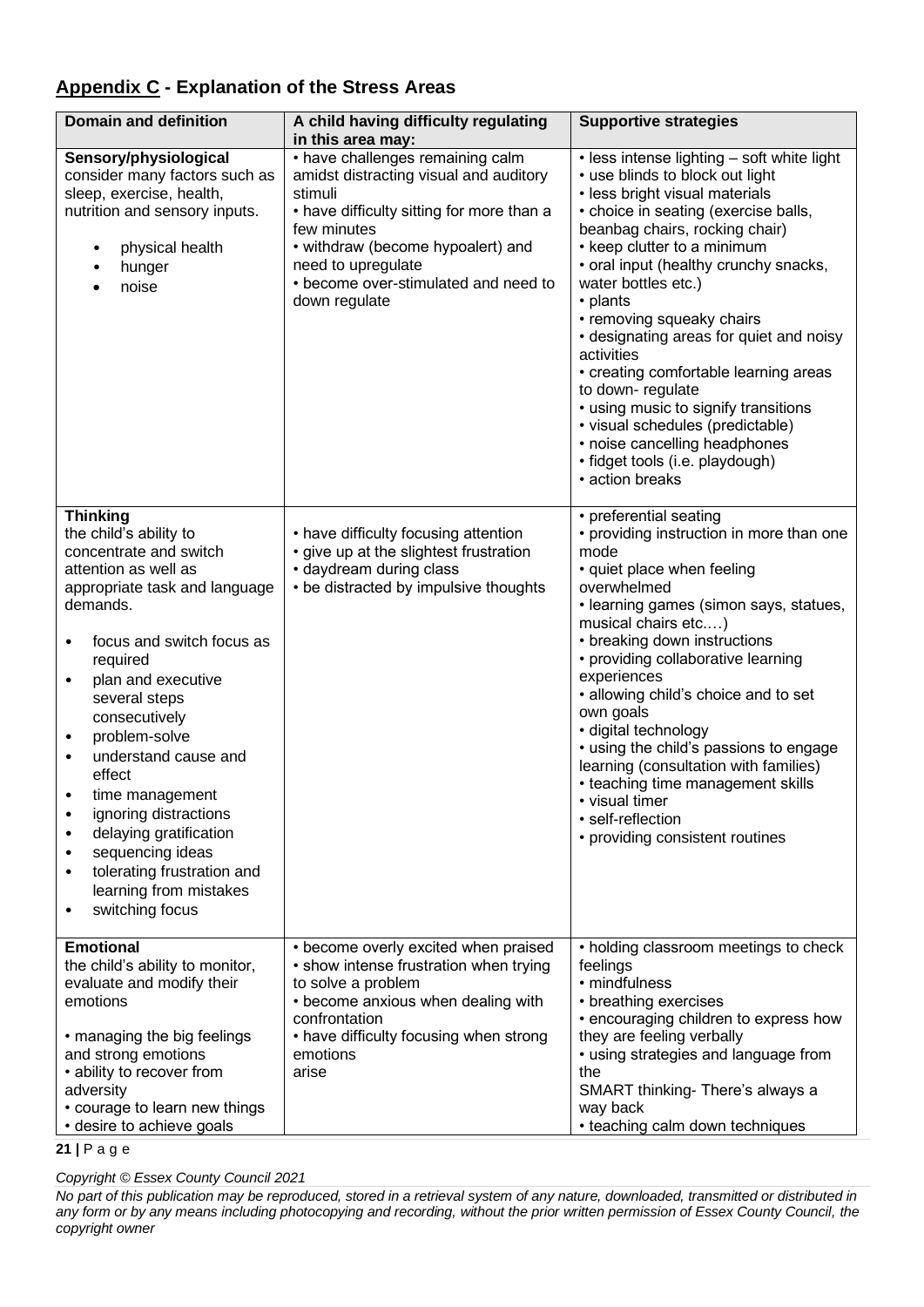| • healthy and realistic sense of<br>self                                                                                                                                                                                                                                                                                                                                                                                                                                                                                                                                                                                            |                                                                                                                                                                                                  | (breathing, counting down)<br>• playing calm music during learning<br>tasks<br>• teaching positive self-talk<br>· journaling feelings and experience<br>• role playing how to express and<br>cope                                                                                                                                        |
|-------------------------------------------------------------------------------------------------------------------------------------------------------------------------------------------------------------------------------------------------------------------------------------------------------------------------------------------------------------------------------------------------------------------------------------------------------------------------------------------------------------------------------------------------------------------------------------------------------------------------------------|--------------------------------------------------------------------------------------------------------------------------------------------------------------------------------------------------|------------------------------------------------------------------------------------------------------------------------------------------------------------------------------------------------------------------------------------------------------------------------------------------------------------------------------------------|
| <b>Social</b><br>consider the perspective of the<br>child and the impact of their<br>actions on others<br>• understanding the feelings<br>and intentions of self and<br>others<br>• monitoring the effects<br>responses and adjusting when<br>necessary ("appropriate<br>responses")<br>• the ability to be an effective<br>communicator - as a listener<br>and as a speaker<br>• the ability to demonstrate a<br>good sense of humour that<br>does not rely on ridicule<br>• the ability to recover from<br>and repair breakdowns in<br>interactions with others (e.g.<br>through compromise)                                      | • have difficulty listening to the ideas of<br>others<br>• have difficulty taking ownership over<br>actions<br>• respond inappropriately to a situation<br>• have difficulty reading social cues | • collaborative learning experiences<br>· music experiences<br>• demonstrating a good sense of<br>humour<br>• using books to deepen<br>communication of feelings<br>• teaching how to read social cues<br>• using expected and unexpected<br>behaviour prompts<br>• teaching social media communication<br>skills<br>• reinforcing rules |
| <b>Prosocial</b><br>the idea that other people's<br>stress also cause stress for<br>the child. This domain is<br>rooted in the development of<br>empathy and doing the "right"<br>thing. The ability to help<br>regulate others and to co-<br>regulate with others.<br>• a sense of honesty, both with<br>oneself and with others<br>• empathy, or the capacity to<br>care about others' feelings<br>and to help them deal with<br>their<br>emotions<br>• the ability to put the needs<br>and interests of others ahead<br>of one's own<br>• the desire to "do the right<br>thing" and the conviction to act<br>on one's conviction | As above                                                                                                                                                                                         | • collaborative learning experiences<br>• teaching how to read social cues<br>• using expected and unexpected<br>behaviour prompts<br>• teaching social media communication<br>skills<br>reinforcing rules<br>٠<br>reassurance                                                                                                           |

#### **22 |** P a g e

*No part of this publication may be reproduced, stored in a retrieval system of any nature, downloaded, transmitted or distributed in any form or by any means including photocopying and recording, without the prior written permission of Essex County Council, the copyright owner*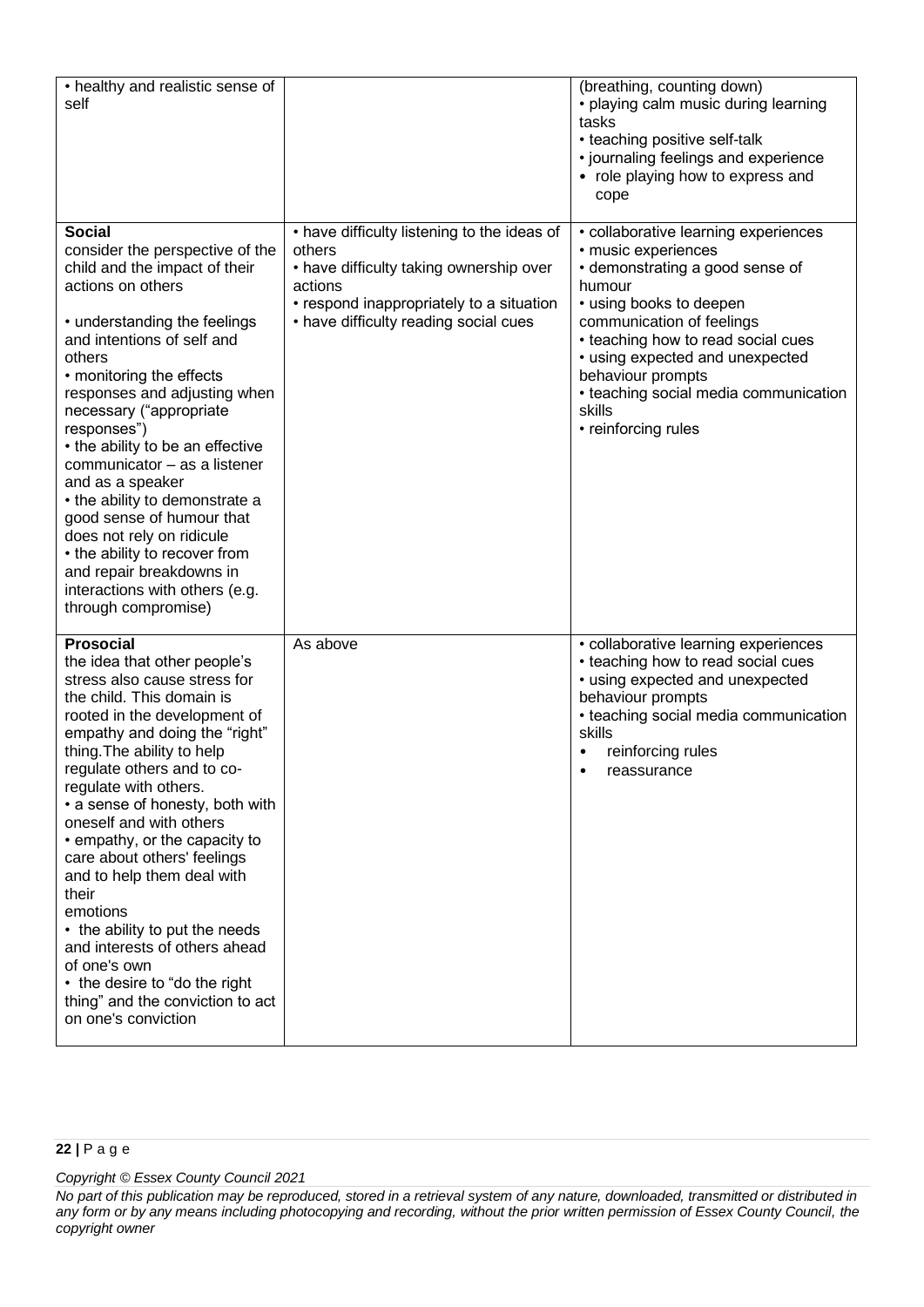## **Appendix D – Template for recording incident requiring restraint**

# **Record of incident Requiring Physical Intervention (RPI)**

| <b>Child name:</b>                   | DoB:                                 | Year group: |
|--------------------------------------|--------------------------------------|-------------|
|                                      |                                      |             |
| <b>Reporting member of</b><br>staff: |                                      |             |
| Date of incident:                    |                                      |             |
| <b>Start time of incident:</b>       |                                      |             |
| End time of incident:                |                                      |             |
| <b>Location of incident:</b>         |                                      |             |
| Name(s) of additional staff witness: | Name(s) of additional child witness: |             |
|                                      |                                      |             |
|                                      |                                      |             |
|                                      |                                      |             |
|                                      |                                      |             |

## **Stressors leading up to the hyperarousal and distress**

| Co-regulation prior to the decision to use of RPI |                              |  |  |
|---------------------------------------------------|------------------------------|--|--|
| Verbal advice and support                         | Swapping of staff            |  |  |
| Calm talking and Reassurance                      | Distraction/diversion        |  |  |
| Personalised co-regulation script                 | Offering choices and options |  |  |
| Humour                                            | Offering safe space          |  |  |
| Other (specify)                                   |                              |  |  |

| Why the RPI was<br>deemed absolutely<br>necessary | To prevent harm to self<br>To prevent harm to another child (children)<br>To prevent harm to adults<br>To prevent damage to property |  |  |
|---------------------------------------------------|--------------------------------------------------------------------------------------------------------------------------------------|--|--|
|                                                   | To prevent harm from absconding (in accordance with<br>policy)                                                                       |  |  |
|                                                   | .                                                                                                                                    |  |  |

## **The harm predicted to be prevented by the RPI**

#### **23 |** P a g e

*Copyright © Essex County Council 2021*

*No part of this publication may be reproduced, stored in a retrieval system of any nature, downloaded, transmitted or distributed in any form or by any means including photocopying and recording, without the prior written permission of Essex County Council, the copyright owner*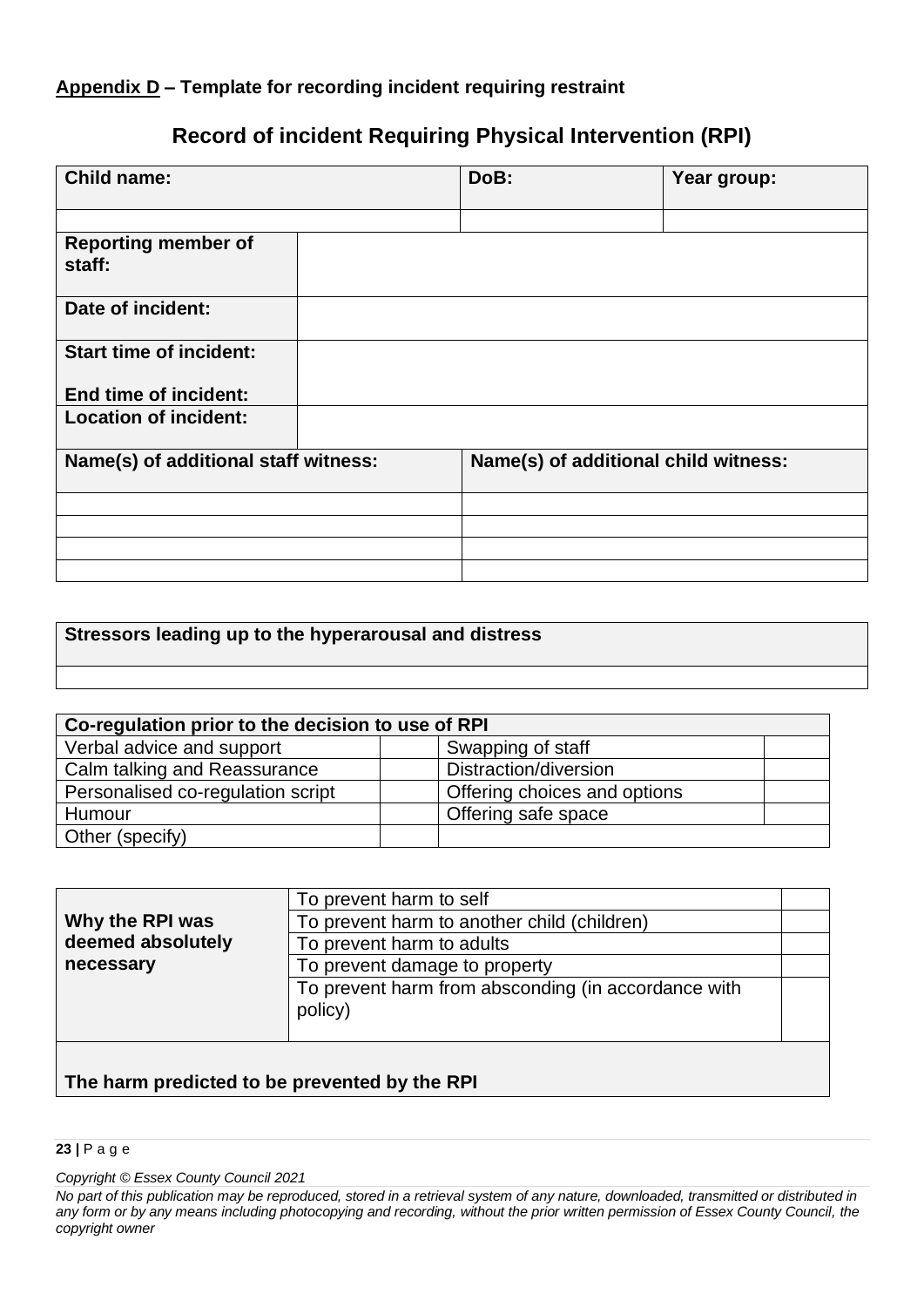| (e.g. bruising to peers, lacerations, destruction of computer, climbing over high fence, |  |  |  |
|------------------------------------------------------------------------------------------|--|--|--|
| climbing on roof)                                                                        |  |  |  |

**Unresolved harm/ details of damage to property (costs and details of harm to people including medical intervention or damage to property)**

**Was a medical record completed Yes / No**

| Specific details of the RPI including sequence of techniques, time and staff involved |                                     |            |  |  |
|---------------------------------------------------------------------------------------|-------------------------------------|------------|--|--|
| Time                                                                                  | Technique                           | Staff name |  |  |
|                                                                                       |                                     |            |  |  |
|                                                                                       |                                     |            |  |  |
|                                                                                       |                                     |            |  |  |
|                                                                                       |                                     |            |  |  |
|                                                                                       |                                     |            |  |  |
|                                                                                       |                                     |            |  |  |
| Duration of RPI:                                                                      | Duration of the incident:           |            |  |  |
| Was there any physical                                                                | <b>Details</b><br>Yes               |            |  |  |
| mark or harm caused by the                                                            | / No                                |            |  |  |
| use of RPI to the child?                                                              |                                     |            |  |  |
|                                                                                       |                                     |            |  |  |
| What action<br>has<br>taken?                                                          | been                                |            |  |  |
| incident<br>Has<br>the                                                                | Yes<br><b>Details</b><br>been       |            |  |  |
| reported to the Children                                                              | $/$ No                              |            |  |  |
| <b>Safeguarding Team (Local</b>                                                       |                                     |            |  |  |
| <b>Authority</b>                                                                      | <b>Designated</b>                   |            |  |  |
| Officer)?                                                                             |                                     |            |  |  |
|                                                                                       | Incident reporting and monitoring   |            |  |  |
|                                                                                       | <b>Name</b><br><b>Time and date</b> |            |  |  |
| Incident reported to                                                                  |                                     |            |  |  |
| Senior staff by:                                                                      |                                     |            |  |  |
| Parents / Carer                                                                       |                                     |            |  |  |
| verbally informed by:                                                                 |                                     |            |  |  |
| Parents / Carer letter                                                                |                                     |            |  |  |
| sent:                                                                                 |                                     |            |  |  |
|                                                                                       |                                     |            |  |  |
| Child wellbeing check                                                                 |                                     |            |  |  |
| by:                                                                                   |                                     |            |  |  |
|                                                                                       |                                     |            |  |  |
| Staff wellbeing                                                                       |                                     |            |  |  |
| verified by:                                                                          |                                     |            |  |  |
|                                                                                       |                                     |            |  |  |
| Restorative                                                                           |                                     |            |  |  |
| conversation with                                                                     |                                     |            |  |  |
| child                                                                                 |                                     |            |  |  |

**24 |** P a g e

*No part of this publication may be reproduced, stored in a retrieval system of any nature, downloaded, transmitted or distributed in any form or by any means including photocopying and recording, without the prior written permission of Essex County Council, the copyright owner*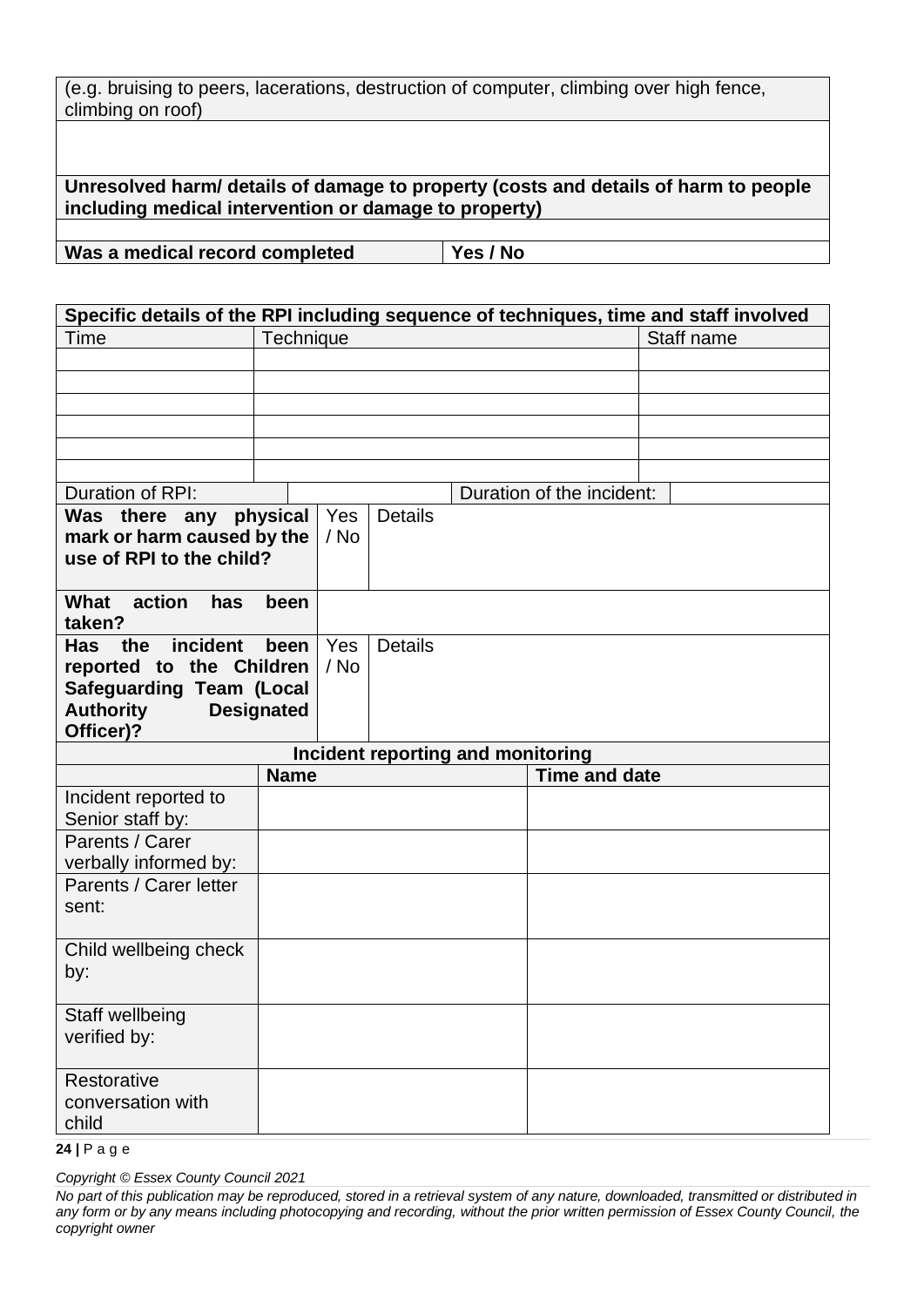## **Care for Child following the RPI**

| Verification of account of incident |                 |                               |      |  |
|-------------------------------------|-----------------|-------------------------------|------|--|
| Staff name                          | Staff signature |                               | Date |  |
|                                     |                 |                               |      |  |
|                                     |                 |                               |      |  |
|                                     |                 |                               |      |  |
|                                     |                 |                               |      |  |
| <b>Reporting staff name</b>         |                 | RPI checker and approver name |      |  |
| <b>Signature</b>                    |                 | <b>Signature</b>              |      |  |
|                                     |                 |                               |      |  |

*No part of this publication may be reproduced, stored in a retrieval system of any nature, downloaded, transmitted or distributed in any form or by any means including photocopying and recording, without the prior written permission of Essex County Council, the copyright owner*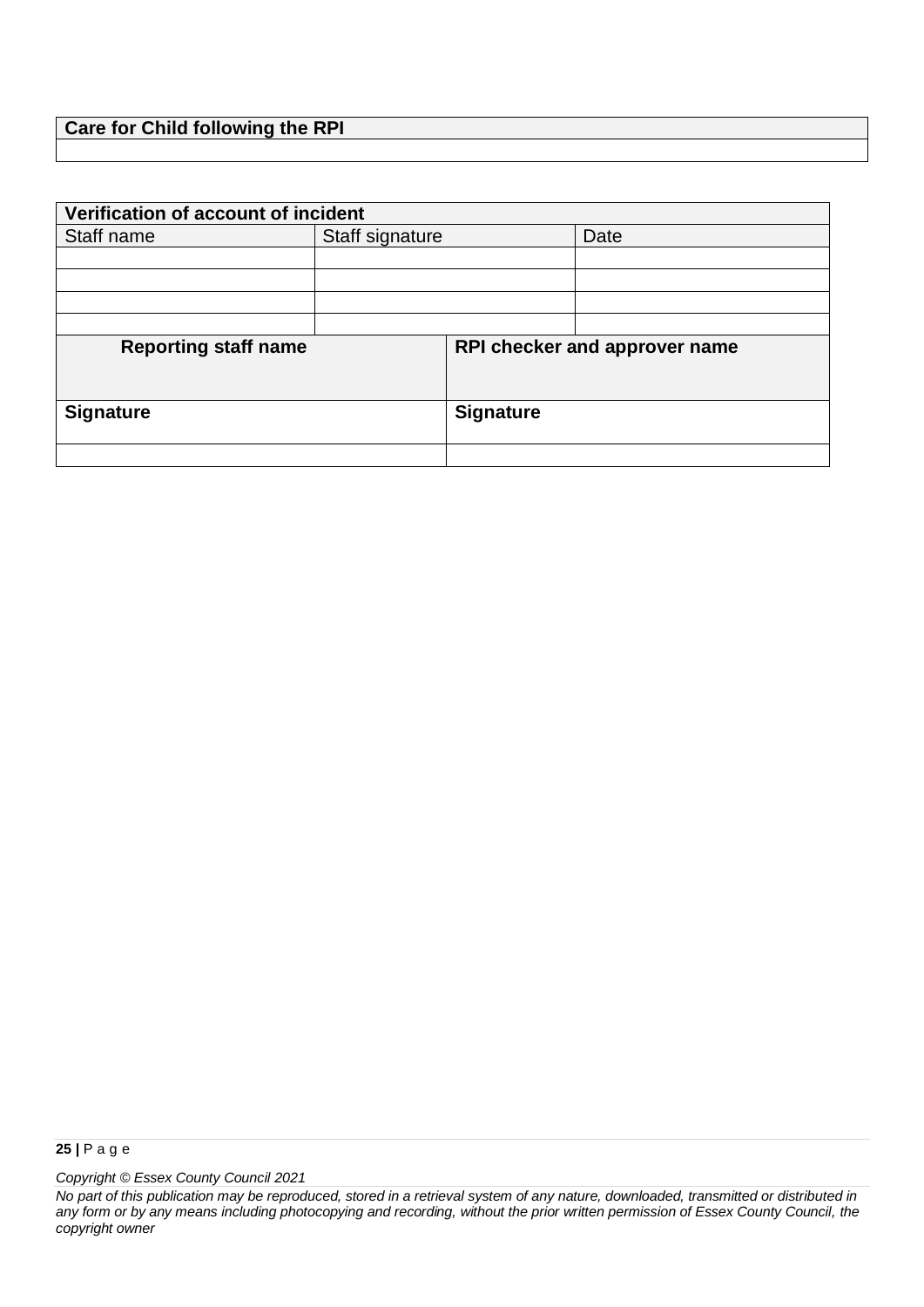## **Appendix E – template letter to inform parents of an incident**

## Dear *(parent / carer)*

Further to our earlier telephone conversation, I am writing to confirm our discussion about the incident in school today. As discussed, it was deemed necessary to use a physical intervention with *(child or young person)*. You will be aware that such an intervention is used in our school only as a last resort, where other interventions and de-escalation techniques have not been effective in reducing the harmful behaviour. As shared with you, it was felt by staff involved that, on this occasion, it was absolutely a necessary and appropriate response to *(child or young person's)*  behaviour at the time in order to keep them and everyone else safe.

As I explained, the detail of this incident is available in school and forms part of *(child or young person's)* records. If you would like to discuss this matter further, please feel free to contact me and I would be happy to meet with you.

## *Or*

It is important that we continue to work together, going forward. I would like to invite you to a meeting to *write / review* a risk management plan for (child or young person) and I can share more detail about the recent incident with you

Yours sincerely

*No part of this publication may be reproduced, stored in a retrieval system of any nature, downloaded, transmitted or distributed in any form or by any means including photocopying and recording, without the prior written permission of Essex County Council, the copyright owner*